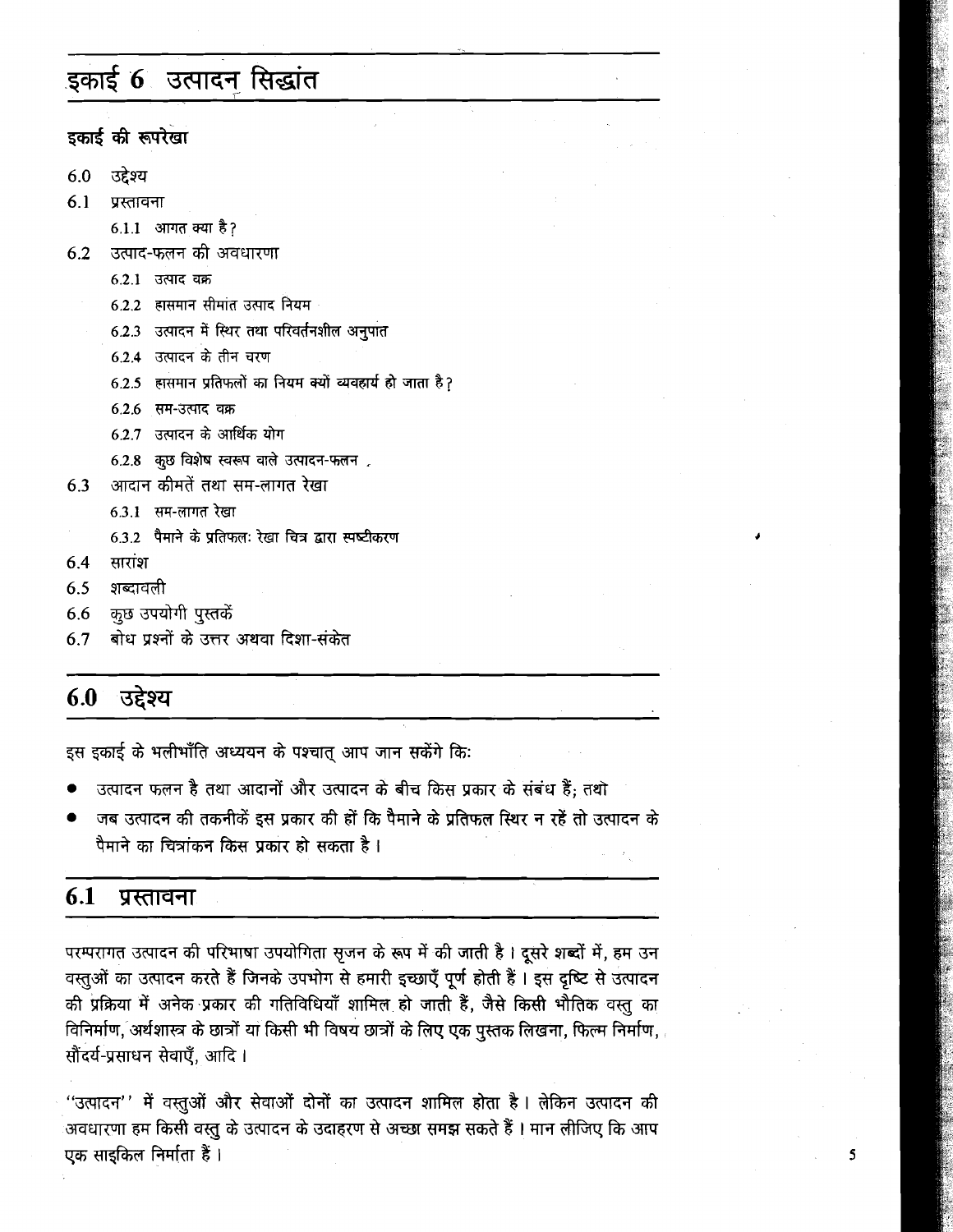जनवरी 1997 में आपने 100 साइकिलों का निर्माण किया । आपने मशीनों-औजारों, इस्पात तथा श्रम आदि पर कुछ कार्य खर्च किया। इस सभी को हम दो श्रेणियों में बाँट सकते हैं। एक उत्पादन है, अर्थात् बनाई गई साइकिलों की संख्या। दूसरी श्रेणी है आगतें अर्थात् जो कुछ उत्पादन के लिए आवश्यक पदार्थ और सेवाएँ ।

हम आगतों को एक विशेष प्रकार से संयोजित करते हैं। इसी संयोजन से हमें विशिष्ट वस्तु का उत्पादन मिलता है। उत्पादन सिद्धांत हमें बताता है कि एक उत्पादक किसी वस्तू का उत्पादन करने के लिए विभिन्न आगतों को किस प्रकार संयोजित करता है। हम यह मानकर चलते हैं कि इस प्रक्रिया में प्रौद्योगिकी में कोई परिवर्तन नहीं आता । आगतों तथा उत्पादन का यही संबंध उत्पाद-फलन कहलाता है ।

## 6.1.1 आगत क्या है?

किसी उत्पादन में काम आने वाली वस्तुएँ तथा सेवाएँ ही आगतें कहलाती हैं । सामान्यतः किसी वस्तु का उत्पादन करने के लिए उत्पादक कई आगतों का प्रयोग करता है। इनमें से कुछ आगतें उसे अन्य फर्मों से प्राप्त करनी पडती है। जैसे, एक कार निर्माता आगत के रूप में इस्पात का प्रयोग करता है। पर इस्पात इस्पात उत्पादक का उत्पाद है। दूसरी और श्रम जैसी आगतें होती है जिनका उत्पादन नहीं होता ।

उत्पादन में काम आने वाली आगतों का एक अन्य दृष्टि से भी वर्गीकरण हो सकता है : स्थिर तथा परिवर्तनशील । स्थिर आगत वह आगत है जिसका प्रयोग उत्पादन की मात्रा के साथ-साथ घटता-बढता नहीं है। उदाहरण के तौर पर फर्म के मेनेजर को लीजिए। उत्पादन चाहे एक इकाई का हो या सौ का. आवश्यकता एक ही मैनेजर की रहती है।

इसके विपरीत परिवर्तनशील आगतों का प्रयोग उत्पादन के स्तर के साथ-साथ बदलता रहता है। उदाहरण के रूप में, यदि कार निर्माता एक ही कार बनाता है तो उसे इस्पात की कुछ मात्रा चाहिए। पर एक सौ कारें बनाने के लिए उसे पहले से सौ गुणा के लगभग इस्पात की जरूरत होगी।

एक अन्य बात पर भी ध्यान देना आवश्यक है । आगतों का स्थिर रहना अथवा परिवर्तनशील होना । समय से जुड़ा है। जो आगत किसी एक अवधि में स्थिर रहती है। उससे बड़ी अवधि में यह परिवर्तनशील भी हो सकती है। अल्पावधि में मशीनों की संख स्थिर रहती है क्योंकि उत्पादन का पैमाना स्थिर रहता है। लेकिन दीर्घावधि में जब पैमाने में वृद्धि लाने की आवश्यकता होती है तो मशीनों की संख्या में वृद्धि आवश्यक होती है।

#### $6.2$ उत्पाद-फलन की अवधारणा

आपने कई बार तरह-तरह की चीजें बनते हुए देखी होंगी। शायद इस बात पर भी आपने गौर किया हो कि आमतौर पर प्रत्येक मशीन पर काम करने वाले श्रमिकों की संख्या भी निश्चित ही रहती है। यदि आप एक आरे का प्रयोग होते देखेंगे, तो दो व्यक्ति उसे चलाते हुए मिलेंगे। पर यदि कुल्हाड़े द्वारा वृक्ष काटा जा रहा हो, उस कार्य में एक ही मज़दूर काफी रहता है। अतः, जैसे ही मशीन का चयन किया जाता है, तो यह भी तय हो जाता है कि उस मशीन पर कितने श्रमिकों को उत्पादन कार्य में लगाया जा सकता है। हम कह सकते हैं कि प्रौद्योगिकी का ज्ञान होते ही हमें यह भी पता चल जाता है कि श्रम, पूँजी तथा कच्चे माल आदि की कितनी मात्रा में आवश्यकता पड़ेगी। इसी तरह से, इससे कितना उत्पादन मिलेगा यह बात भी तय हो जाती है।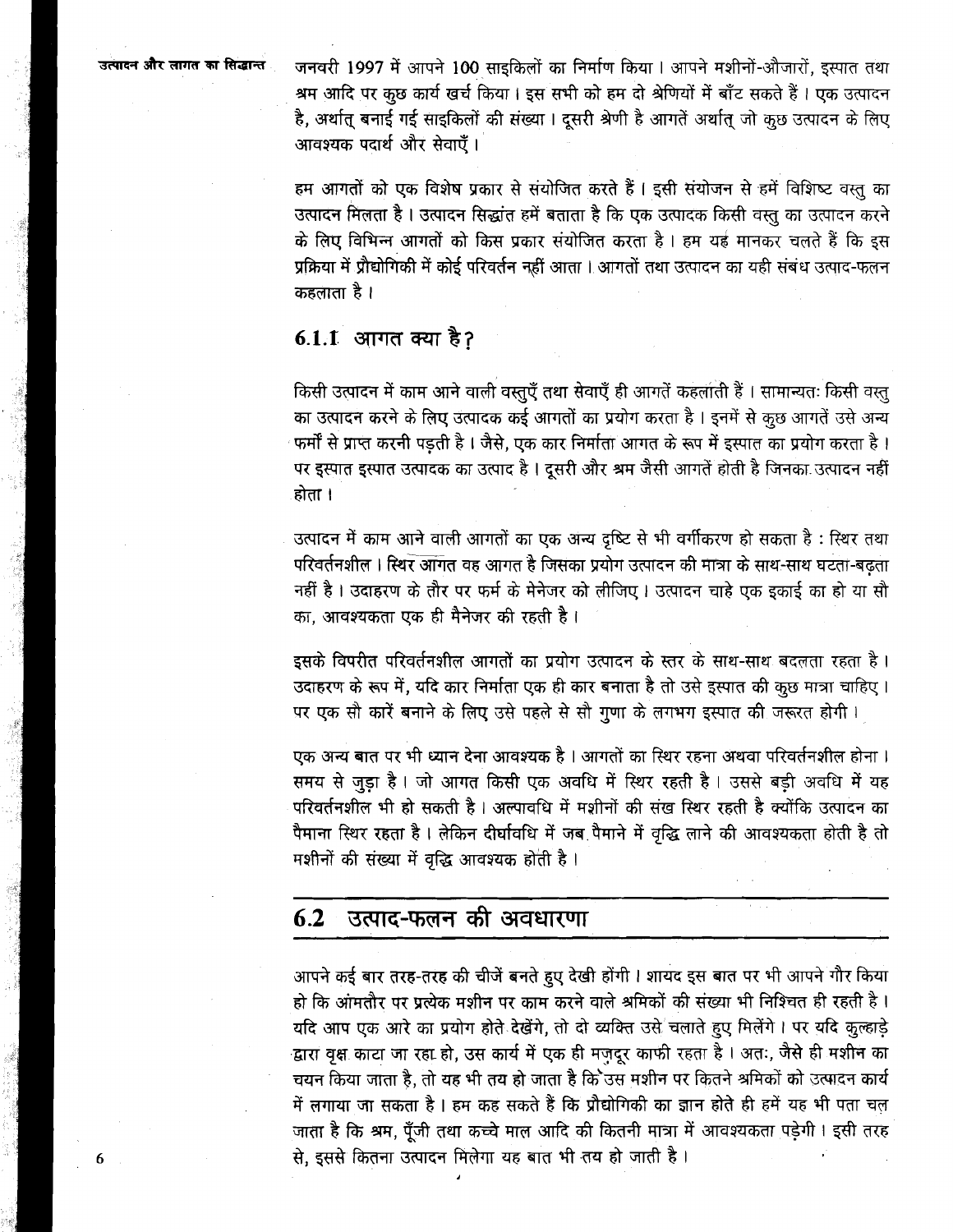उत्पादन सिद्धांत

हम यहाँ यह बताने का प्रयत्न कर रहे हैं कि किसी प्रौद्योगिकी में आगतों और उत्पादन के बीच क्या संबंध है? मान लीजिए इसी बात को हम कछ भिन्न रूप भी दे सकते हैं : आइए, एक वस्तु का  ${\bf O}$ मात्रा में उत्पादन करने के लिए  $\mathbf{X}$ , व  $\mathbf{X}$ , और एक (या अधिक भी) आगत की आवश्यकता है। उत्पादन फलन हमें बोध कराता है कि X, व X, के विभिन्न संयोजनों से वस्तु की किस अधिकतम मात्रा का उत्पादन संभव हो सकता है । अतः एक उत्पादन-फलन आगतों एवं उत्पादन के बीच एक तकनीकी संबंध बताता है ।

अर्थशास्त्री इस अवधारणा का प्रयोग आगतों और उत्पादन के बीच संबंध बताने वाले उत्पादन नियमों के विश्लेषण के लिए करते हैं ।

### $6.2.1$  उत्पाद-वक्र

एक उत्पादन-फलन आगतों एवं उत्पादन का संबंध दर्शाता है। लेकिन अब हम यह जानना चाहेंगे कि यदि हम केवल एक आगत की मात्रा बढाएँ और अन्यों को स्थिर रखें तो उत्पादन में परिवर्तन का क्या स्वरूप होगा इसके लिए हम एक उदाहरण का सहारा लेते हैं।

मान लीजिए कि भूमि की मात्रा (अर्थात् खेत का आकार) स्थिर है। हम यह जानना चाहते हैं कि यदि भूमि पर श्रमिकों की संख्या बढ़ाते चले जाएँ, तो उत्पादन पर क्या प्रभाव पड़ेगा। हमारे पास एक-एक एकड के आठ भुखण्ड हैं और ये एक जैसे उपजाऊ हैं। एक जैसे 'कुशल एवं सक्षम' श्रमिकों के एक समुह में से पहले भु-खण्ड पर एक, दुसरे पर दो, तीसरे पर तीन और इसी तरह से आठवें पर आठ श्रमिकों को काम पर लगाया गया। इन भू-खण्डों से प्राप्त उत्पादन आदि का लेखा ही तालिका 6.1 में लिखा गया है।

| भू-खण्ड संख्या          | श्रमिकों की संख्या | धान का उत्पादन<br>(क्विंटल में) |
|-------------------------|--------------------|---------------------------------|
|                         |                    | 10                              |
| $\overline{2}$          | $\overline{2}$     | 24                              |
| 3                       | 3                  | 34                              |
| $\overline{\mathbf{4}}$ | 4                  | 52                              |
| 5                       | 5                  | 61                              |
| 6                       | 6 <sup>1</sup>     | 66                              |
| $\overline{7}$          | 7                  | 66                              |
| 8                       | 8                  | 64                              |

तालिका 6.1 : श्रम का प्रयोग तथा धान का उत्पादन

आप देख सकते हैं कि छठे श्रमिक तक उत्पादन बढ़ रहा है। पर सातवाँ श्रमिक लगाने पर उत्पादन में कोई परिवर्तन नहीं आता। हम कह सकते हैं कि छठे से सातवाँ श्रमिक बढ़ने पर भी उपज नहीं बढ़ती। आठवाँ श्रमिक लगाने पर तो उपज घट जाती है।

 $\overline{7}$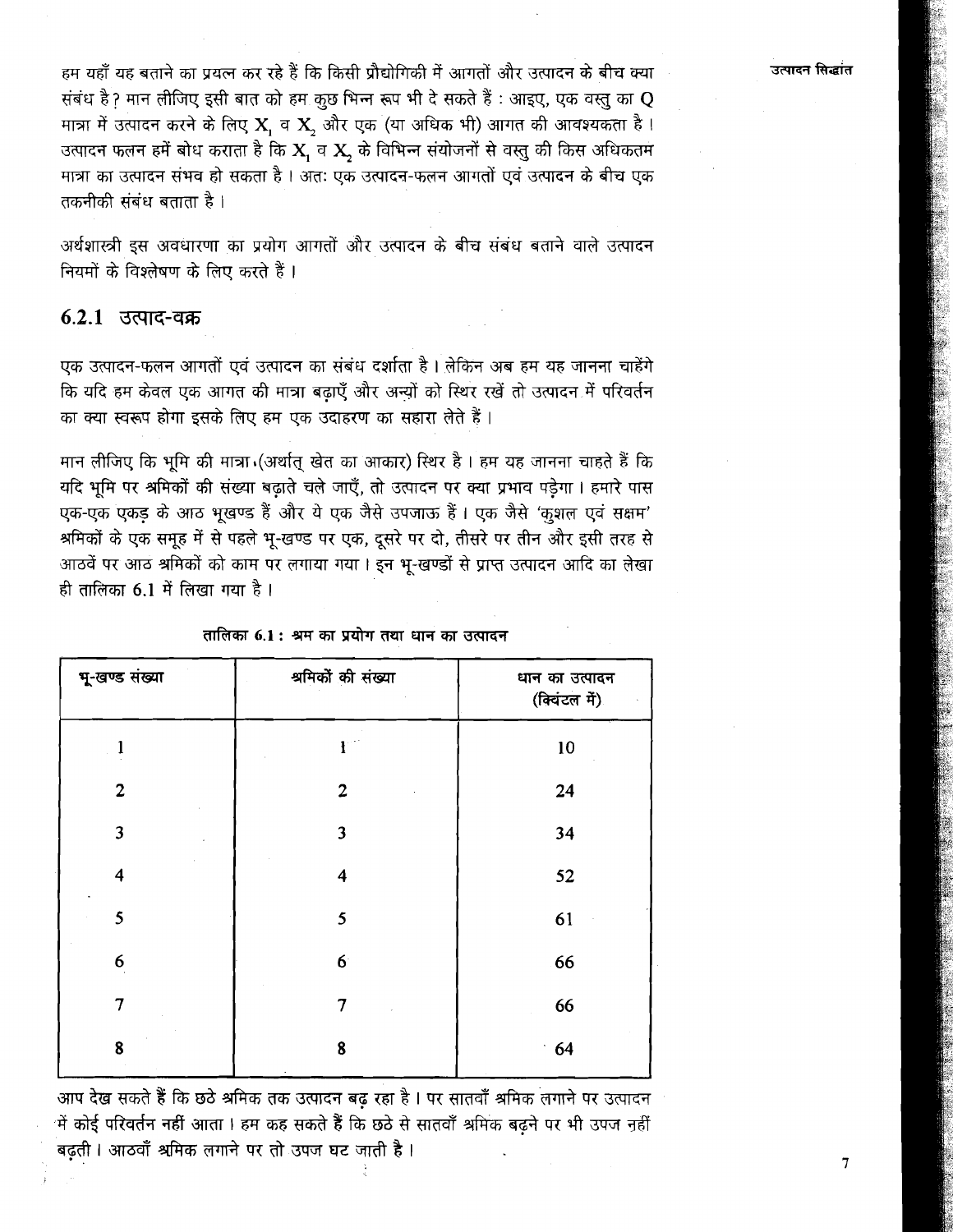इस तालिका 6.1 के आधार पर रेखाचित्र 6.1 बनाया गया है। उत्पादन परिवर्ती आगत श्रम पर निर्भर है। इस चित्र में स्वतंत्र पर श्रम को क्षैतिज-अक्ष पर तथा आश्रित चर उत्पादन को शीर्ष-अक्ष पर दिखाया गया है। तालिका 6.1 के आगत व उत्पादन बिन्दुओं यानि श्रम तथा धान के संयोजन बिंदुओं को मिलाने से हमें कुल उत्पाद-वक्र प्राप्त होता है। इस वक्र पर शुरू में उत्पादन में वृद्धि बढती दर से होती है, फिर एक सीमा के पश्चात यह वृद्धि घटती दर से होती है। इस वृद्धि की अपनी एक सीमा होती है । इसी सीमा के पश्चात कुल उत्पाद बढने की बजाय घटने लगता है । उस समय यह वक्र ऊपर की ओर उठते रहने की बजाय नीचे की ओर गिरना प्रारम्भ कर देता है।



चित्र 6.1 परिवर्तनशील आगत श्रम तथा कुल उत्पादन-धान का संबंध दिखाता है। जैसे-जैसे श्रम का प्रयोग बढ़ता है, उत्पादन भी बढ़ने लगता है। क्रुछ समय बाद यह वृद्धि धीमी पड़ती जाती है। और अंततः गिरावट भी शुरू हो जाती है।

इस व्यवहार को समझने में हम औसत उत्पाद तथा सीमांत उत्पाद की अवधारणाओं का प्रयोग करते हैं। कुल उत्पाद को श्रमिकों की संख्या से भाग देने पर श्रम का औसत उत्पाद (AP) ज्ञात होता है:

श्रम की एक इकाई में वृद्धि से जो वृद्धि कुल उत्पाद में होती है उसे श्रम का सीमांत उत्पाद (MP) कहते हैं तालिका 6.2 में औसत एवं सीमांत उत्पाद का आकलन किया गया है। चित्र 6.2 में हमने

$$
AP = \frac{Q}{X}
$$

औसत एवं सीमांत उत्पादों (AP तथा MP) का रेखांकन किया है। इस चित्र से हमें इन दोनों (AP तथा MP) के बीच के संबंध की भी जानकारी मिलती है। यह बात ध्यान देने योग्य है कि औसत उत्पाद अक्ष केंद्र (origin of axis) तथा कुल उत्पाद वक्र के विभिन्न बिंदुओं को मिलाने वाली रेखाओं का ढाल (slope) है। इसी तरह से सीमांत उत्पाद कुल उत्पाद वक्र के विभिन्न बिंदुओं पर स्पर्शी रेखा (tangent) के ढाल के समान होता है। AP तथा MP वक्र दोनों ही अक्ष केंद्र से शुरू होते हैं पर MP वक्र अपेक्षाकृत अधिक तेजी से बढ़ता है लेकिन यह AP वक्र से पहले ही गिरना शुरू हो जाता है तथा यह AP वक्र के अधिकतम बिंदु पर इसे काटता हुआ नीचे की ओर गिरता जाता है-यहाँ तक कि यह ऋणात्मक (negative) भी हो सकता है। इसके विपरीत, अपेक्षाकृत धीमी गति से उठता हुआ AP वक्र अपना अधिकतम स्तर प्राप्त करने के पश्चात् धीरे-धीरे गिरना शुरू होता है, पर यह कभी भी शुन्य नहीं होता। अतः इसके ऋणात्मक होने का तो प्रश्न ही नहीं उठता ।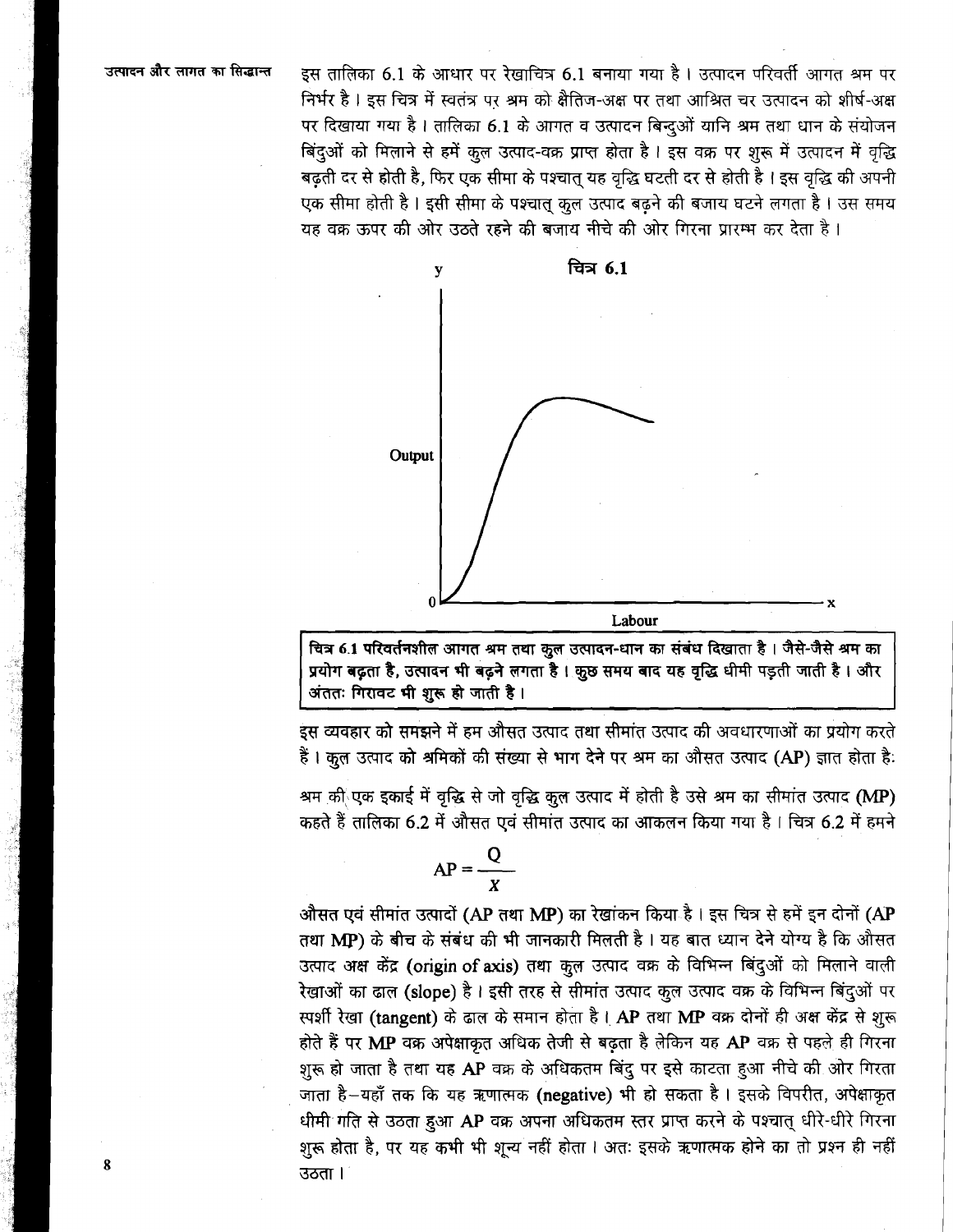ਰਿਕ 6.2



चित्र 6.2 AP तथा MP वक्रों का आकार व व्यवहार दिखाता है। ध्यान दें कि MP वक्र ज्यादा तेज़ी से बढ़ता है तथा AP वक्र की अपेक्षा पहले ही अपना अधिकतम स्तर प्राप्त कर गिरना शुरू हो जाता है। इसकी गिरावट की दर भी अधिक तीव्र रहती है तथा यह AP वक्र को उसके उच्चतम बिंदु पर काटता हुआ AP वक्र से नीचे रहने लगता है। MP ऋणात्मक भी हो सकता है। AP सदैवा धनात्मक ही रहता है ।

# $6.2.2$  हासमान सीमांत उत्पाद का नियम

इस नियम के अनुसार 'अन्य साधनों का प्रयोग स्थिर रखते हुए यदि किसी एक साधन का प्रयोग बढाया जाता है तो अंततः इस (परिवर्तनशील) साधन की सीमांत उत्पादिता कम होने लगती है । यह संभव है कि शुरू-शुरू में सीमांत उत्पादिता उत्पादिता में कुछ बढ़ोतरी भी दिखाई पड़े।

उदाहरण के लिए धान उत्पादन में भूमि और श्रम के प्रयोग के तालिका 6.1 के आँकड़ों पर एक बार फिर गौर करें। श्रम का प्रयोग बढने पर आरंभ में सीमांत उत्पादिता 10 से 14 और 14 से 15 इकाई को जाती है। पर यह बढोतरी तीन श्रमिकों के लगाने तक ही सीमित रहती है। चौथे श्रमिक की सीमांत उत्पादिता घटकर 13 इकाई ही रह जाती है। उसके बाद तो यह बड़ी तेजी से कम होने लगती है। इसी प्रवृत्ति को हासमान सीमांत उत्पाद का नियम कहा जाता है। यह नियम तभी प्रभावी होता है जब हम केवल एक आगत का प्रयोग बढ़ाएँ। सभी आगतों का प्रयोग एक साथ बढ़ाने पर यह नियम लागू नहीं होगा। हम उपर्युक्त जानकारी के आधार पर परिवर्तनशील आगत (x) की उत्पादन (q) माप सकते हैं। उत्पादन में प्रतिशत परिवर्तन को आगत में प्रतिशत परिवर्तन से भाग देने पर यह प्राप्त होती है। अतः

यहाँ  $\Sigma_{\alpha i}$ = आगत x, की उत्पाद लोच

$$
\Delta q = \text{arg}\, \vec{r} \text{ and } \Delta x_1 = \text{arg}\, \vec{r} \text{ and } \Delta x_1 = \text{arg}\, \vec{r} \text{ and } \Delta x_1 = \text{arg}\, \vec{r} \text{ and } \Delta x_1 = \text{arg}\, \vec{r} \text{ and } \Delta x_1 = \text{arg}\, \vec{r} \text{ and } \Delta x_1 = \text{arg}\, \vec{r} \text{ and } \Delta x_1 = \text{arg}\, \vec{r} \text{ and } \Delta x_1 = \text{arg}\, \vec{r} \text{ and } \Delta x_1 = \text{arg}\, \vec{r} \text{ and } \Delta x_1 = \text{arg}\, \vec{r} \text{ and } \Delta x_1 = \text{arg}\, \vec{r} \text{ and } \Delta x_1 = \text{arg}\, \vec{r} \text{ and } \Delta x_1 = \text{arg}\, \vec{r} \text{ and } \Delta x_1 = \text{arg}\, \vec{r} \text{ and } \Delta x_1 = \text{arg}\, \vec{r} \text{ and } \Delta x_1 = \text{arg}\, \vec{r} \text{ and } \Delta x_1 = \text{arg}\, \vec{r} \text{ and } \Delta x_1 = \text{arg}\, \vec{r} \text{ and } \Delta x_1 = \text{arg}\, \vec{r} \text{ and } \Delta x_1 = \text{arg}\, \vec{r} \text{ and } \Delta x_1 = \text{arg}\, \vec{r} \text{ and } \Delta x_1 = \text{arg}\, \vec{r} \text{ and } \Delta x_1 = \text{arg}\, \vec{r} \text{ and } \Delta x_1 = \text{arg}\, \vec{r} \text{ and } \Delta x_1 = \text{arg}\, \vec{r} \text{ and } \Delta x_1 = \text{arg}\, \vec{r} \text{ and } \Delta x_1 = \text{arg}\, \vec{r} \text{ and } \Delta x_1 = \text{arg}\, \vec{r} \text{ and } \Delta x_1 = \text{arg}\, \vec{r} \text{ and } \Delta x_1 = \text{arg}\, \vec{r} \text{ and } \Delta x_1 = \text{arg}\, \vec{r} \text{ and } \Delta x_1 = \text{arg}\, \vec{r} \text{ and } \Delta x_1 = \text{arg}\, \vec{r} \text{ and } \Delta x_1 = \text{arg}\, \vec
$$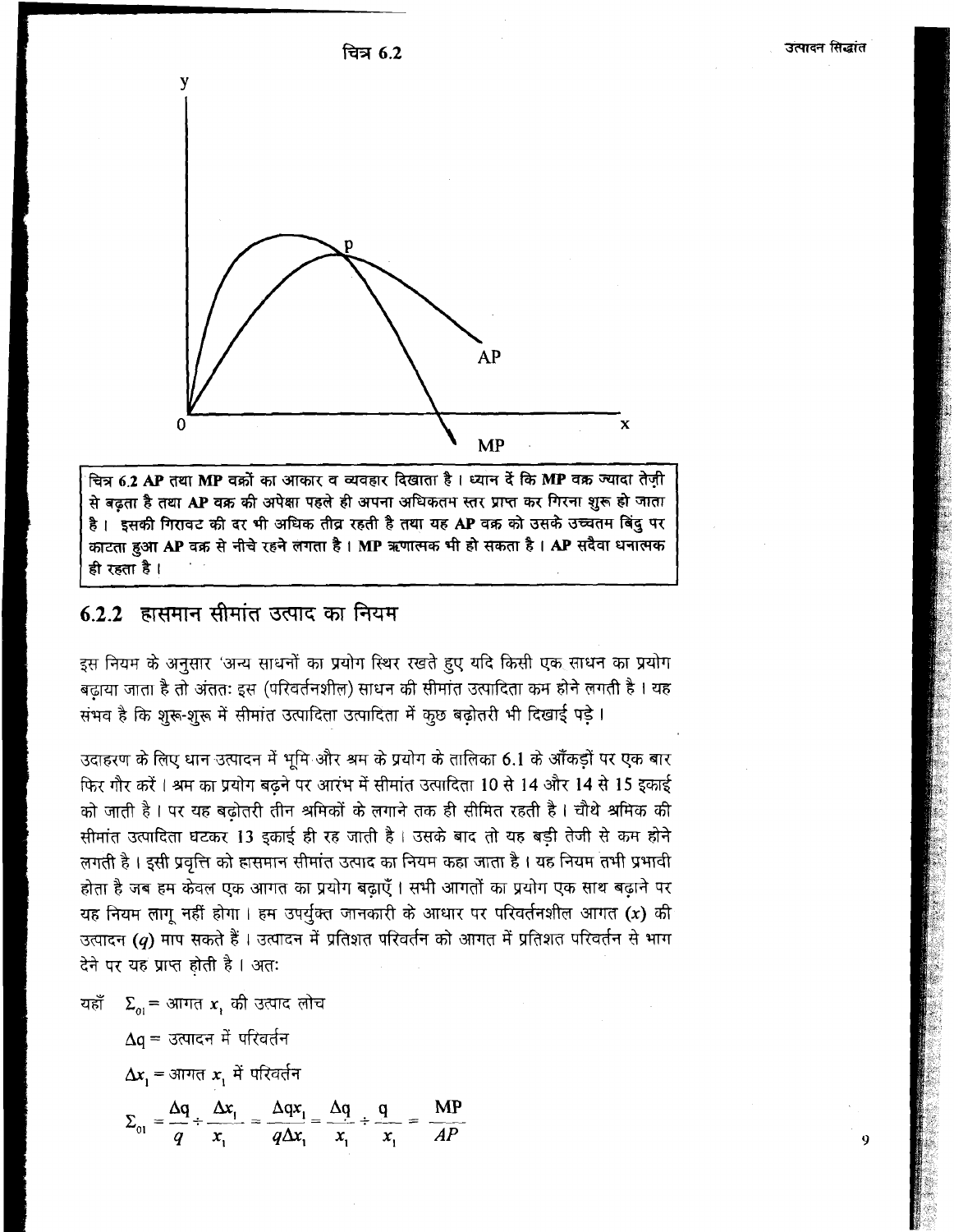# 6.2.3 उत्पादन में स्थिर तथा परिवर्ती अनुपात

हासमान सीमांत उत्पादन नियम की व्याख्या से यह बात तो स्पष्ट ही है कि अन्य साधन स्थिर रहने पर, यदि एक ही आगत के प्रयोग को घटाया-बढ़ाया जाए तो भी उत्पादन पर प्रभाव पड़ता है। इस प्रक्रिया में आगतों के बीच अनुपात भी परिवर्तित होते हैं। इसे ही परिवर्ती अनुपात व्यवस्था में उत्पादन का नाम दिया जाता है। इसे हम एक फैक्टरी के उदाहरण द्वारा आसानी से समझ सकते हैं। फैक्टरी की मशीनों तथा भवन आदि तो उसी आकार प्रकार में बहुत समय तक स्थिर रहते हैं पर श्रमिकों की संख्या में तो रोज़-रोज़ परिवर्तन हो सकते हैं। इसका अर्थ है कि पूँजी-श्रम अनुपात में परिवर्तन आते हैं।

इसकी तुलना हम स्थिर अनुपात उत्पादन से कर सकते हैं । इसमें उत्पादन करने के लिए आगतों के एक निश्चित अनुपात की ही आवश्यकता होती हैं। उत्पादन बढ़ाने के लिए सभी आगतों को एक समान अनुपात में बढ़ाना आवश्यक होता है।

## $6.2.4$  उत्पादन के तीन चरण

एक समान स्थिर रख दूसरे के प्रयोग को परिवर्तित करने पर उत्पादन पर पड़े प्रभाव को हमने चित्र 6.3 में दर्शाया है। यह चित्र तीन स्पष्ट स्थितियों की ओर हमारा ध्यान खींचता है। हमने परिवर्ती आदान को  ${\bf X}$ -अक्ष पर तथा उत्पादन की मात्रा को  ${\bf Y}$ -अक्ष पर रखा है।

### प्रथम स्थिति

पहली स्थिति परिवर्ती आदान के बिंदु 5 तक के प्रयोग से जुड़ी है। कुल उत्पादन आरंभ में बढ़ती हुई दर पर बढ़ता है। यहाँ MP में वृद्धि होती रहती है। पर एक बिंदु के पश्चात् कुल उत्पाद वक्र का ढाल कम होने लगता है (देखिए बिंदु-1) अर्थात् उत्पादन वृद्धि की दर कम होने लगती है। परिणामतः सीमांत उत्पादन गिरने लगता है, पर वह धनात्मक ही बना रहता है। बिंदु-5 पर औसत उत्पादन अपना उच्चतम स्तर प्राप्त कर लेता है। सीमांत उत्पादन पहले बढ़ता है पर फिर गिरने लगता है किंतु औसत से अधिक ही रहता है । औसत उत्पादन निरंतर बढ़ता रहता है । इस स्थिति को हम वृद्धिमान प्रतिफल की स्थिति कहते हैं।

### द्वितीय स्थिति

यह स्थिति बिंदु 5 तथा 6 के बीच देखी जा सकती है। कुल उत्पादन घटती हुई दर पर बढ़ता है। इसका समापन बिंदु-3 है जहाँ पर क़ुल उत्पादन अपने अधिकतम स्तर को पा लेता है। AP तथा MP दोनों ही घट रहे होते हैं पर धनात्मक रहते हैं । बिंदु-6 पर पहुँचते-पहुँचते सीमांत उत्पादन शून्य हो जाता है। इस स्थिति को हासमान प्रतिफल की स्थिति कहते हैं।

### तृतीय स्थिति

यदि परिवर्ती साधन का प्रयोग द्वितीय स्थिति से आगे भी जारी रहे तो हम तीसरी स्थिति में पहुँच जाएँगे। यहाँ तो MP ऋणात्मक हो जाता है तथा कुल उत्पादन भी गिरने लगता है। इसे ऋणात्मक प्रतिफल कहा जा सकता है। कोई भी समझदार उत्पादक इस स्थिति में प्रवेश नहीं करना चाहेगा। वस्तुतः सीमांत उत्पादन का ऋणात्मक होना ही इस बात का सूचक है कि परिवर्ती साधन का प्रयोग घटाकर उत्पादन को बढ़ाया जा सकता है।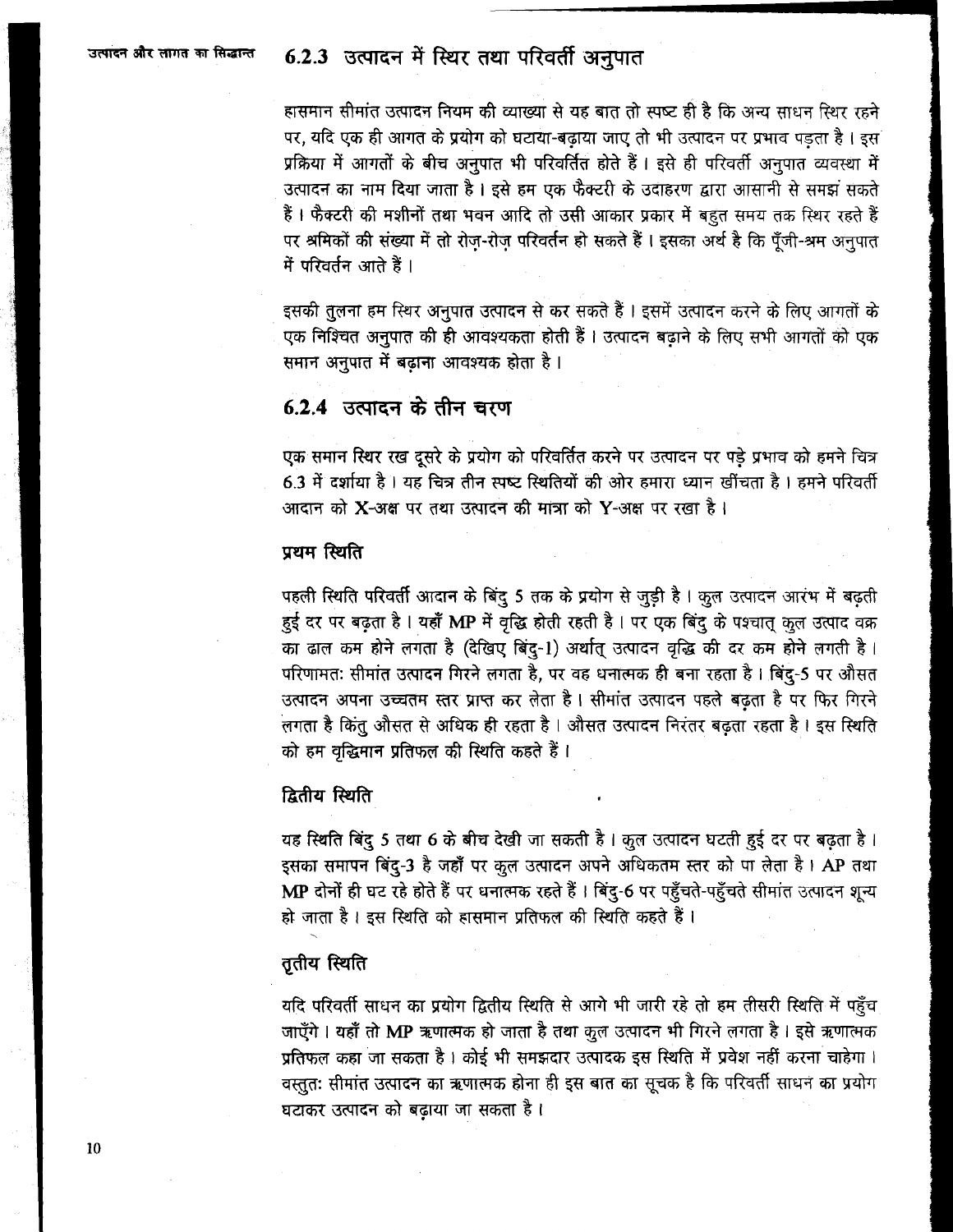ਰਿਕ 6.3



चित्र 6.3 कुल, औसत तथा सीमांत उत्पाद वक्रों के आकार को दिखाता है इसके दोनों भाग इन उत्पाद (TP, AP, MP) वक्रों के आपसी संबंधों पर प्रकाश डालते हैं। ऊपरी भाग में कुल उत्पादन वक्र है तथा नीचे के भाग में तत्संबंधी (परिवर्ती साधन प्रयोग से जुड़े) औसत एवं सीमांत उत्पादन-वक्र दिखाए गए हैं। इन्हीं TP. AP तथा MP वक्रों के द्वारा तीन उत्पादन चरणों का विवेचन किया गया है।

# 6.2.5 हासमान प्रतिफलों का नियम क्यों व्यवहार्य हो जाता है?

उत्पादन चरणों के अध्ययन से पता चलता है कि एक बिंदु के बाद सीमांत एवं औसत उत्पाद कम होने लगते हैं। हासमान प्रतिफल नियम के अनुसार, अन्य साधनों का प्रयोग स्थिर रहने पर, केवल एक आगत की मात्रा में वृद्धि करने से उस आगत की सीमांत उत्पादिता कम होने लगती है। हमारे धान उत्पादन के उदाहरण में यदि भूमि एवं ट्रैक्टर की मात्रा स्थिर रहे, तो श्रमिकों की संख्या बढ़ाने पर एक ऐसा बिंदु आएगा कि धान के उत्पादन में वृद्धि की दर गिरने लगेगी। तालिका 6.2 में हमने तालिका 6.1 के ही उदाहरण को कुछ और विकसित किया है। यह ध्यान देने योग्य बात है कि धान उत्पादन के लिए हमें तीनों आदान चाहिए। इन्हीं आदानों के विभिन्न संयोजन हमें तालिका 6.2 में दर्शाए गए उत्पादन स्तर सुलभ कराते हैं। प्रत्येक उत्पादन स्तर के लिए कोई न कोई 'उत्पादन' साधन संयोजन आवश्यक होता है। दस बोरे धान का उत्पादन कुछ भूमि थोड़े बहुत औजार तथा एक श्रमिक की मेहनत से हो सकता है।

यदि हम उत्पादन बढ़ाकर 52 बोरे करना चाहें तो और भूमि, तथा ट्रैक्टर आदि के प्रयोग की आवश्यकता पड़ सकती है। यदि इन सबको बढ़ाएँ तो हो सकता है श्रमिकों की संख्या कम करनी पड़ जाए। पर भूमि की मात्रा तो स्थिर है और ट्रैक्टर के भी टुकड़े-टुकड़े करके उसका प्रयोग नहीं हो सकता, हम श्रम के प्रयोग में बदलाव द्वारा उत्पादन को प्रभावित करना सहज पाते हैं। शुरू में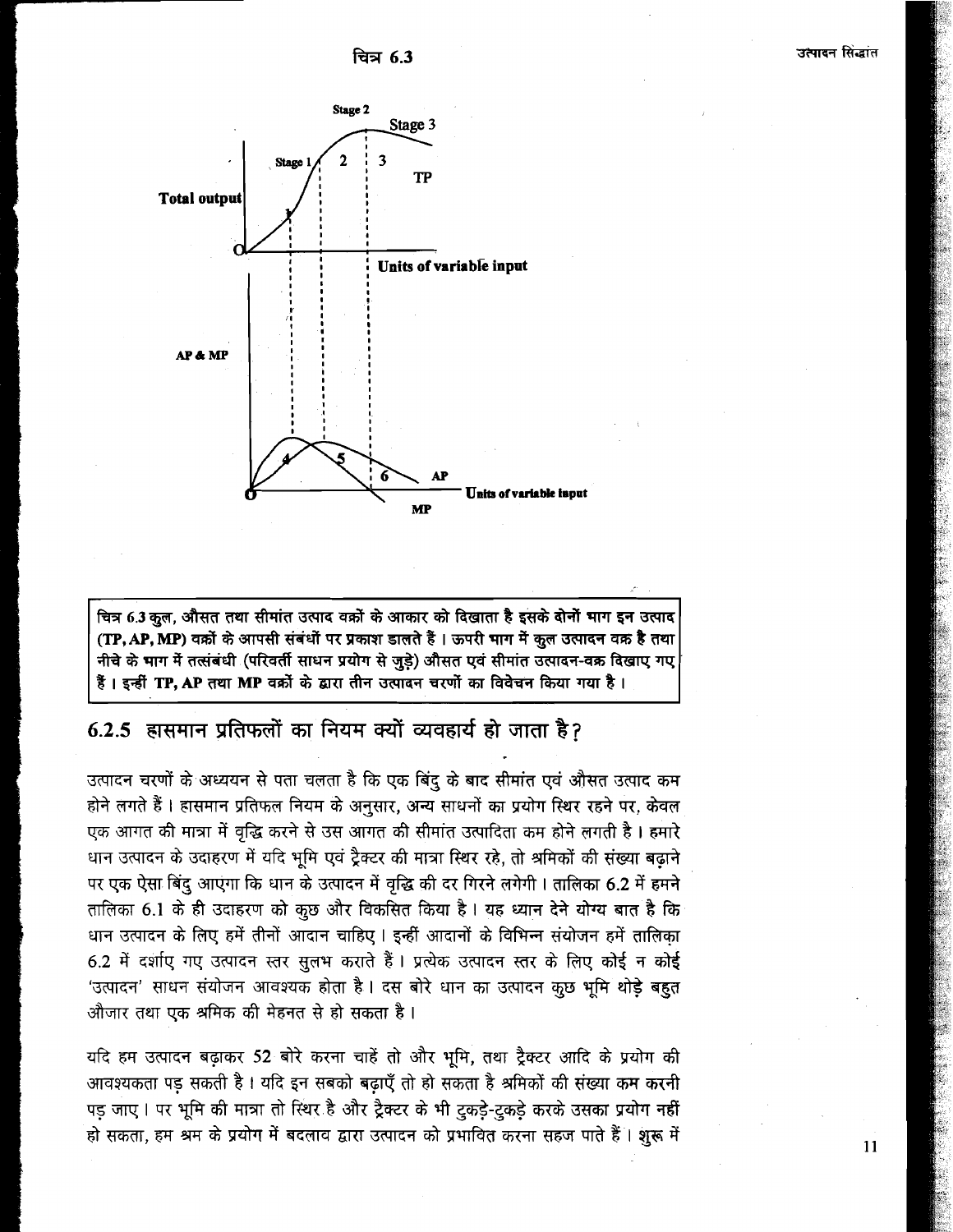100 एकड जमीन पर एक श्रमिक (एक ट्रैक्टर द्वारा) कार्य कर रहा था। एक और श्रमिक के आ जाने से प्रति श्रमिक भूमि 50 एकड़ तथा ट्रैक्टर 1/2 ही रह गया। अतः श्रम के उत्पादन में बदलाव आवश्यक है। यही परिवर्तन हम तालिका 6.2 में दिखा रहे हैं। एक श्रमिक ने 10 क्विंटल उत्पादन दिया था। जब श्रमिकों की संख्या 8 हो गई तो उत्पादन बढ़कर 64 क्विंटल तक पहुँच गया।

यदि हम औसत उत्पादन देखें तो पाते हैं कि एक श्रमिक के कार्य करने पर औसत उत्पादन 10 क्विंटल था। चार श्रमिक होने पर यह बढकर 13 हो गया। अर्थात श्रम प्रयोग बढने पर उत्पादिता भी बढ गई। पर पाँचवें मजदूर के आते ही यह औसत घटकर 12.2 क्विंटल ही रह जाती है और ज्यादा मज़दूरों को काम पर लगाने से यह औसत और कम होती जाती है। इसी तरह से सीमांत उत्पादन भी शुरू में बढने व बाद में कम होने की प्रवृत्ति दर्शाता है। तीन श्रमिक हमें अधिकतम सीमांत उत्पाद (15 क्विंटल) प्रदान करते हैं पर इससे आगे यह गिरना शुरू हो जाता है। आठ श्रमिकों को काम पर लगाने पर तो सीमांत उत्पादन घटकर ऋणात्मक (-2) ही हो जाता है।

| कुल उत्पादन (TP) | औसत उत्पादन(AP) | सीमांत उत्पादन (MP) |
|------------------|-----------------|---------------------|
| 10               | $10\,$          |                     |
| 24               | 12              | 14                  |
| 39               | 13              | 15                  |
| 52               | 13              | 13                  |
| 61               | 12.2            | 9                   |
| 66               | 11.0            | 5                   |
| 66               | 9.4             | $\bf 0$             |
| 64               | 8               | $(-)2$              |
|                  |                 |                     |

तालिका 6.2 : हासमान औसत एवं सीमांत उत्पाद

#### $6.2.6$  सम-उत्पाद वक्र

मान लीज़िए एक उत्पादन स्तर Y है। एक फलन संबंध हमें बता सकता है कि श्रम व पूँजी के वे कौन-कौन से जोड़े हैं जिससे Y उत्पादन स्तर प्राप्त किया जा सकता है। हमने तालिका 6.3 में ऐसे ही चार जोडे लिए हैं। चित्र 6.4 में ये जोड़े वक्र ABCD के रूप में प्रस्तुत किए गए हैं। प्रत्येक संयोजन (जोड़ा) A, B, C तथा D श्रम एवं पूँजी के वह संयोजन हैं जिनसे हमें 100 इकाई उत्पादन प्राप्त हो सकता है। यदि हम A से B की ओर बढ़ें तो 10 श्रमिक 30 इकाई पूँजी का स्थान ले सकते हैं। पर बिन्दु c पर 10 और श्रमिक केवल 20 इकाई पूँजी का और D पर 10 और श्रमिक केवल 10 इकाई पूँजी का स्थान लेते हैं।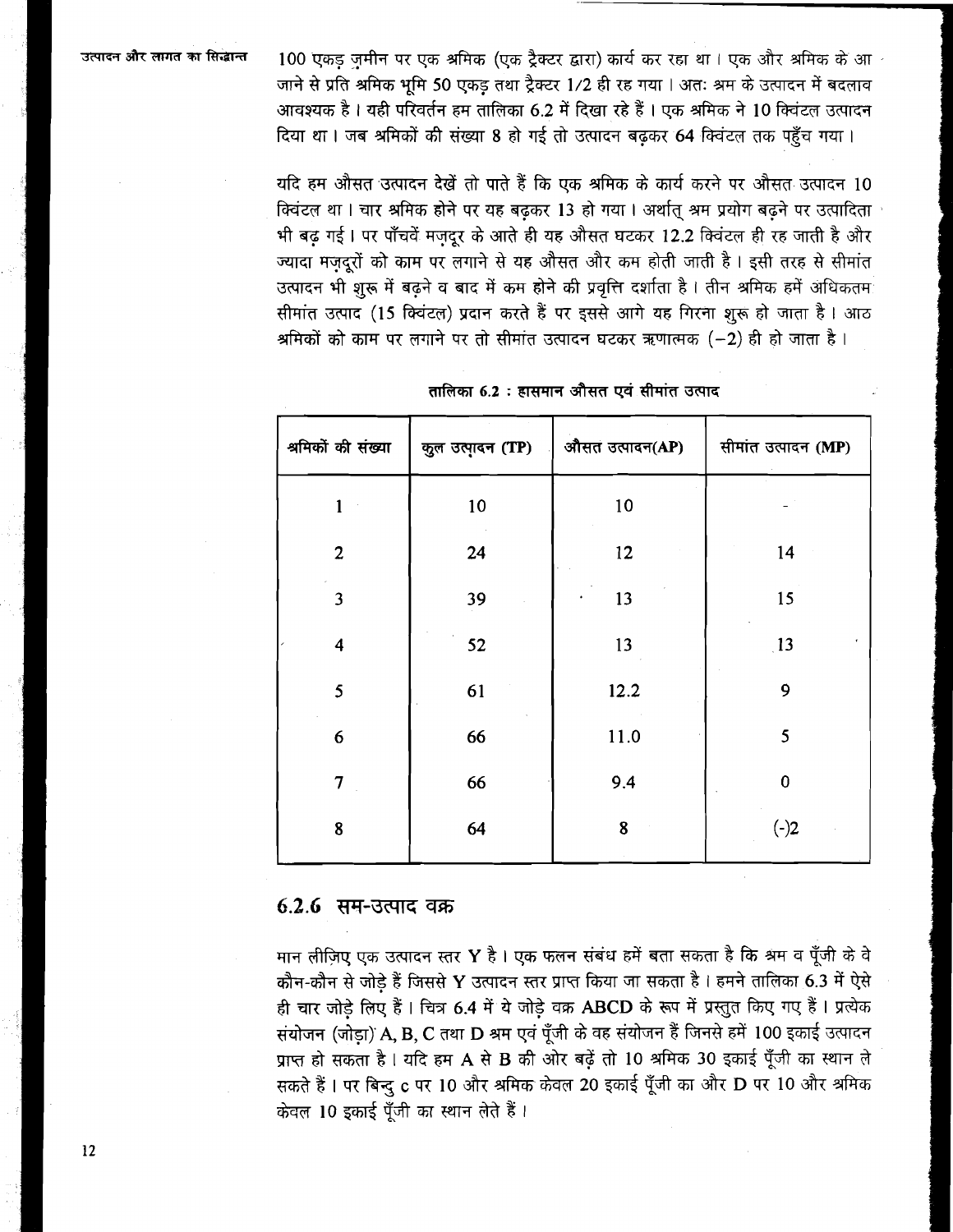| श्रम-पूँजी   | उत्पादन | पूँजी | पूँजी में<br>परिवर्तन | श्रम<br>$\mathbf{1}$ , $\mathbf{1}$ | श्रम में<br>परिवर्तन | $MRTS = \Delta K/\Delta L$ |
|--------------|---------|-------|-----------------------|-------------------------------------|----------------------|----------------------------|
| (1)          | (2)     | (3)   | (4)                   | (5)                                 | (6)                  | (7)                        |
| $\mathbf{A}$ | 100     | 90    |                       | 10                                  |                      |                            |
| $\bf{B}$     | 100     | 60    | $-30$                 | 20                                  | 10                   | $-3:1$                     |
| $\mathbf C$  | 100     | 40    | $-20$                 | 30                                  | 10                   | $-2:1$                     |
| D            | 100     | 30    | $-10$                 | 40                                  | 10                   | $-1:1$                     |

तालिका 6.3 : पैंजी के लिए श्रम की सीमांत तकनीकी प्रतिस्थापन दर (MRTS)

<u>ਚਿ</u>ਤ 6.4



चित्र 6.4 दिखाता है कि बिंदु A, B, C तथा D पर उत्पादन का स्तर तो स्थिर रहता है पर उसके निमित साधनों के अलग-अलग संयोजन इस्तेमाल किए जाते हैं। ये संयोजन तालिका 6.3 में दर्ज हैं।

इस उदाहरण से यह स्पष्ट है कि उत्पादन स्थिर रहते हुए श्रम का प्रयोग कुछ इस प्रकार ही बढ़ाया जा सकता है कि प्रत्येक अतिरिक्त श्रम इकाई पहले की अपेक्षा कम पूँजी का ही स्थान ले पाती है। इसका कारण है दोनों ही साधनों पर हासमान प्रतिफलों के नियम का लागू होना। पुँजी घटाकर श्रम बढ़ाने से दो प्रकार के परिवर्तन आते हैं : पूँजी की कमी से पूँजी की सीमांत उत्पादिता बढ़ जाती है । दूसरे, अब ज्यादा श्रमिकों को अपेक्षाकृत कम पूँजी से काम करना पड़ता है अतः श्रम का सीमांत उत्पाद कम हो जाता है। इसका कारण यही है कि कोई भी दो आगत या साधन एक-दूसरे के पूर्ण प्रतिस्थापक (Prefect substitutes) नहीं । अतः बढ़ती हुई सीमांत उत्पादिता वाली पूँजी इकाइयों का स्थान घटती हुई सीमांत उत्पादिता वाली श्रम इकाइयाँ तभी ले सकती हैं जबकि श्रम की प्रत्येक इकाई श्रम पहले से कम पूँजी के स्थान ले। उत्पादन स्थिर रहते हुए, जिस दर से श्रम पूँजी का स्थान लेता है उसे सीमांत तकनीकि प्रतिस्थापन दर (MRTS) कहते हैं। जैसे-जैसे पूँजी घटती है तथा श्रम उत्पादन सिद्धांत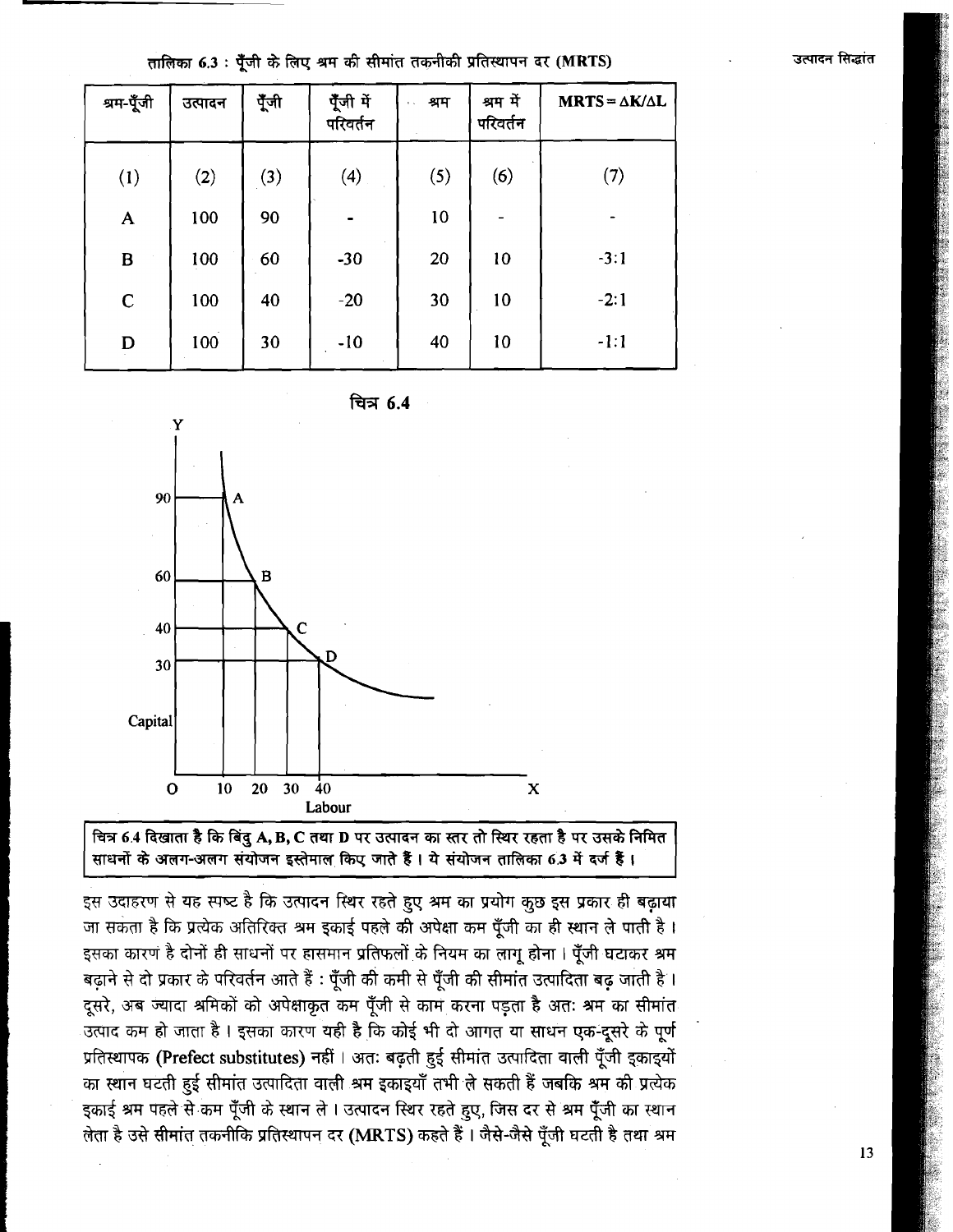बढ़ता है, श्रम का पूँजी के लिए MRTS कम होता जाता है। यही बात सम उत्पादन वक्र के दाहिनी और ढलवाँ होने तथा अक्ष केंद्र की ओर उत्तल (Convex) होने से स्पष्ट होती हैं। इसकी सभी विशेषताएँ सम अधिमान-वक्र जैसी ही हैं । इसे सम उत्पाद वक्र तो कहा ही जाता है । यह एक सतत (continuous) वक्र है और इस पर्वधारणा पर आधारित है कि दोनों आगतों को छोटी से छोटी मात्राओं में विभाजित किया जा सकता है और एक-दूसरे के स्थान पर काम में लाया जा सकता है। इस वक्र के ढाल का माप  $\Delta K/\Delta L$  है जोकि ऋणात्मक रहता है।

वक्र के प्रत्येक बिंदु पर उत्पादन स्थिर रहता है । अतः पूँजी में कमी के कारण उत्पादन में आई कमी (=MP<sub>K</sub> ×  $\Delta$ K) श्रम वृद्धि से उत्पादन में हुई वृद्धि ( = MP, ×  $\Delta$ L) के समान होगी। इसीलिए

$$
\Delta Y = MP_x \times \Delta K + MP_y \times \Delta L = 0
$$

अतः

$$
\frac{MP_{L}}{MP_{K}} = (-)\frac{\Delta K}{\Delta L},
$$

अर्थात् श्रम का पूँजी के लिए सीमांत तकनीकी प्रतिस्थापन दर

जहाँ  $MP_{1} = 4H$  की सीमांत उत्पाद

 $MP_{r}$ = पूँजी का सीमांत उत्पाद

$$
MRTS_{LK} = \frac{\Delta K}{\Delta L}
$$

उनकी सीमांत

उत्पादिताओं के अनुपात का प्रतिलोम होता है

MRTS तथा श्रम-पूँजी अनुपात का संबंध तालिका 6.3 से भी ज्ञात किया जा सकता है। इसी संबंध के आधार पर श्रम-पूँजी के बीच प्रतिस्थापन लोच इस प्रकार ज्ञात की जा सकती है-:

 $ES_{LK} = \frac{MRTS_{LK}}{I/K}$  में प्रतिशत परिवर्तन (स्थान)

यह लोच एक से कम, एक के समान या एक से ज़्यादा हो सकती है। ऐसा दोनों अनुपातों के सापेक्ष

 $\frac{\Delta MRTS_{LK}}{\Delta MRTS_{LK}}$  +  $\frac{(L/K)}{L/K}$  +  $\frac{\Delta MRTS_{LK}}{\Delta (L/K)}$  ×  $\frac{L/K}{MRTS}$ 

परिवर्तन पर निर्भर करता है।

### 6.2.7 उत्पादन के आर्थिक योग (Economic Regions of Production)

उत्पादन विश्लेषण में प्रायः सम-उत्पाद वक्रों का आकार उत्तल (Convex) दिखाया जाता है । उत्तल वक्रों का ढाल (slope) ऋणात्मक (negative) होता है । इनका उत्तल होना इनको आर्थिक कशल बनाता है। एक उत्तल वक्र निरंतर बाएँ से दाएँ नीचे की ओर ढलवाँ होता है इसका अर्थ यह नहीं है कि उत्पादन-फलन सम-उत्पाद वक्र को हमेशा उत्तल आकार देता है। वास्तव में उत्पादन-फलन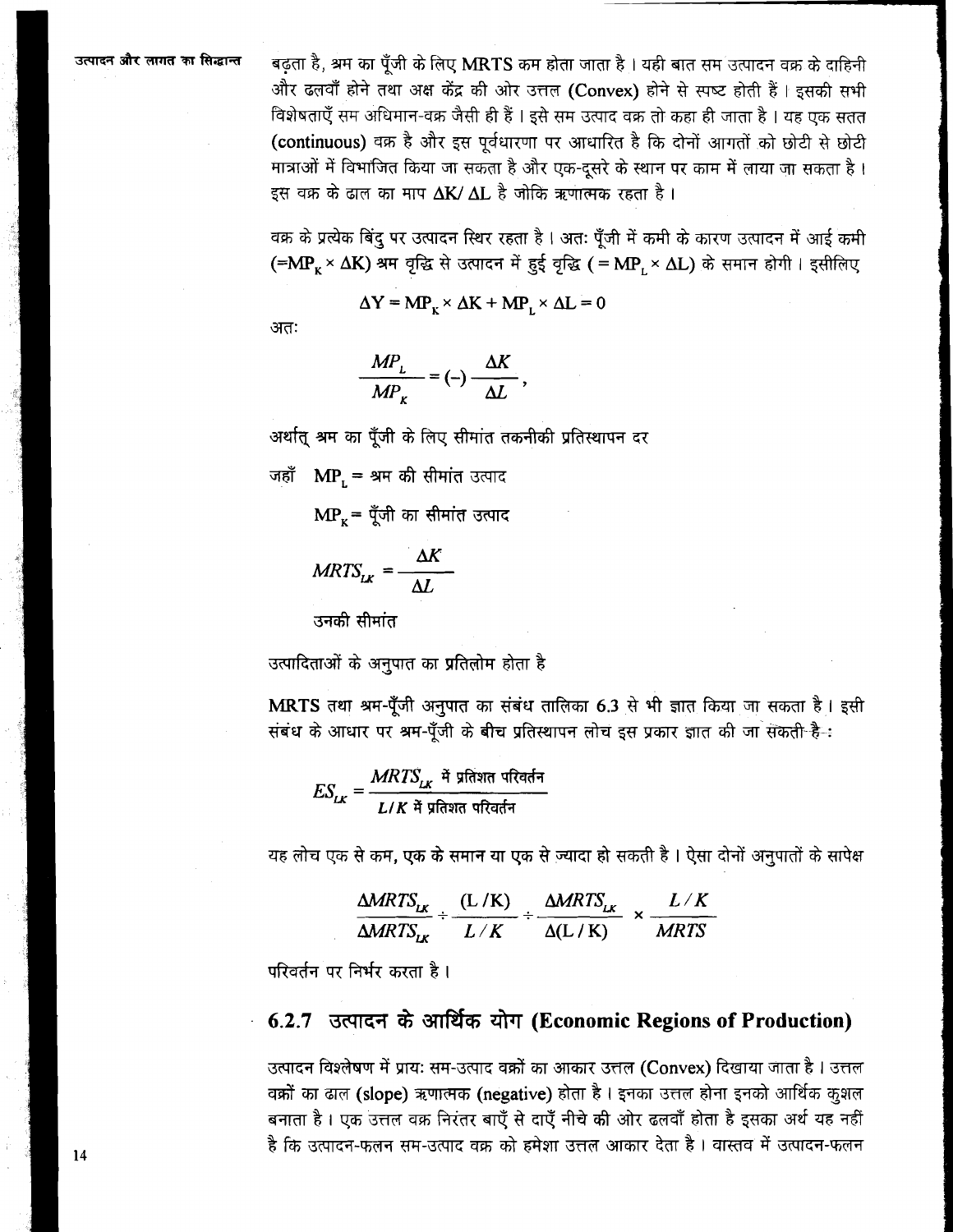में सम-उत्पाद वक्र को हमेशा उत्तल आकार देता है। वास्तव में उत्पादन फलन में सम-उत्पाद वक्रों को ऊपर की ओर ढलवाँ भी हो सकते हैं और उनका ढाल धनात्मक (positive) हो सकता है। लेकिन सम-उत्पाद वक्र का ऐसा होना इसे आर्थिक नहीं बनाता । सम-उत्पाद वक्र का वही भाग आर्थिक कुशल कहलाता है जो उत्तल हो। इस उद्देश्य से अक्ष केन्द्र से दो ऐसी वक्र बना सकते हैं जो सम-उत्पाद के उत्तल भागों को अन्य भागों से अलग कर दे। चित्र 6.5 से OC तथा OL दो ऐसी रेखाएँ है। सम-उत्पाद वक्र के उत्तल भाग को अलग करती हैं। इन्हीं रेखाओं (OC तथा OL) के बीच के सम-उत्पाद वक्रों के भाग आर्थिक कुंशलता की शर्त पूरी करते हैं। ये रेखाएँ उत्पादन के आर्थिक क्षेत्र की सीमाएँ है । उदाहरण के लिए चित्र 6.5 में समुत्पाद वक्र I, पर ध्यान दें । उत्पादन स्तर I, के लिए न्यूनतम पूँजी की मात्रा OC, है। इसके साथ यदि OL, श्रम इकाइथों का प्रयोग हो तो यह उत्पादन संभव होगा। पर यदि हम श्रम की मात्रा और बढ़ाएँ तथा पूँजी की मात्रा OC, स्तर पर ही रहने दें, तो उत्पादन स्तर I, से नीचे गिर जाएगा। इसका अर्थ यह भी हैं कि I, उत्पादन स्तर OC, से नीचे गिर जाएगा। इसका अर्थ यह भी हैं कि I, उत्पादन स्तर बनाए रखने के लिए पूँजी की OC, से अधिक मात्रा की आवश्यकता होगी। यदि उत्पादक ऐसा करता है तो यह साधनों का अकुशल प्रयोग होगा।



चित्र 6.5 में सीमा रेखाएँ (Ridgetines) OC तथा OL आर्थिक दक्षतापूर्ण उत्पादन क्षेत्र की रेखाएँ निर्धारित करती हैं।

### 6.2.8 कुछ विशेष स्वरूप वाले उत्पादन-फलन

इस भाग में हम उत्पादन फलन के कुछ ऐसे स्वरूपों को शामिल कर रहे हैं जिनमें आगतों के बीच प्रतिस्थापन की संभावनाएँ अलग-अलग हैं।

#### उत्पादन का एक निश्चित तकनीक तथा समुत्पादक वक्र क)

यदि उत्पादन का एकमात्र तकनीक तो आगतों के बीच में प्रतिस्थापन संभव नहीं होता । पूँजी और श्रम एक निश्चित अनुपात में ही लगाया जा सकता है। इस अनुपात में अधिक श्रम या पूँजी का प्रयोग व्यर्थ होता है क्योंकि उनकी सीमांत उत्पादिता शून्य हो जाती है। ऐसी स्थिति हमने चित्र 6.6 में दिखाई है। ऐसे समुत्पाद वक्र L-आकार कहे जाते हैं।

15

उत्पादन सिद्धांत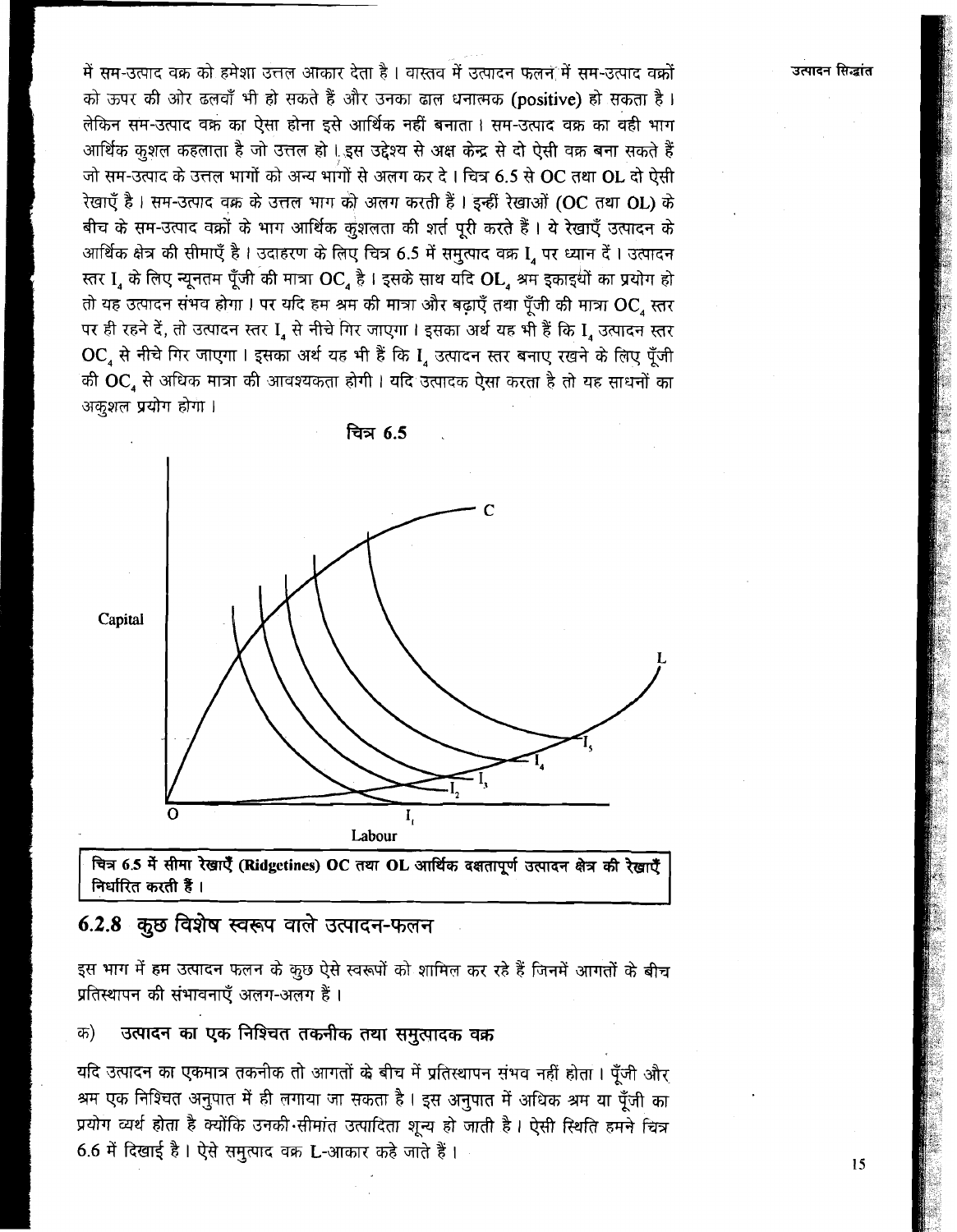

चित्र 6.6 इस मान्यता के आधार पर बनाया गया है कि श्रम तथा पूँजी दूसरे के प्रतिस्थापक नहीं हो सकते । इनका तो एक नियत अनुपात में ही प्रयोग करना होगा । अतः जब उत्पादन को केवल एकमात्र तकनीक हो तो समुत्पाद का आकार PQR जैसा होगा। इस वक्र का PQ ऊर्ध्व-अक्ष के समानांतर है तो QR भाग क्षैतिज-अक्ष के समानांतर रहता है। इसी को L आकार समुत्पाद वक्र कहते हैं।

## ख) समघात उत्पाद फलन: प्रथम कोटि (Homogenous Production Function: **First Degree)**

जब हम आगतों के बीच परस्पर प्रतिस्थापन की संभावना को स्वीकार करते हैं तो उत्पादन फलन उत्पादन की मात्रा में परिवर्तन केवल वर्तमान तकनीक का प्रयोग करते हुए यानि सभी आगतों को समअनुपात में परिवर्तन करके ही किया जा सकता है। इस प्रकार उत्पादन परिवर्तन को पैमाने के प्रतिफल का नाम भी दिया जाता है, क्योंकि समअनुपात में आगतों के प्रयोग के परिवर्तन को ही पैमाने का परिवर्तन कहा जाता है ।

प्रथम कोटि की समघात उत्पाद फलन को हम रेखीय (linear) समघात फलन या पैमाने के स्थिर प्रतिफल वाला उत्पाद फलन भी कहते हैं । इसका अर्थ है कि यदि सभी आगतों का प्रयोग एक समान अनुपात में बढ़ाया जाता है तो उत्पादन भी उसी अनुपात में बढ़ जाता है। इस बात को ओर स्पष्ट करने के लिए हम एक उदाहरण लेते हैं। इस उत्पाद फलन पर गौर करें:

 $q = f(x, y) = Ax^d y^{1-a}$ 

यहाँ  $x, y =$ दो आगते हैं- (श्रम तथा पूँजी) और  $0 \le x \le 1$ 

यदि  $x$  तथा  $y$  दोनों का प्रयोग  $\lambda$  गुणा बढ़ा दिया जाए तो उत्पादन फलन कुछ इस प्रकार लिखा जाएगाः

$$
f(\lambda x, \lambda y) = A(\lambda x)^{\alpha} (\lambda y)^{1-\alpha} = A\lambda^{\alpha} x^{\alpha} \lambda^{1-\alpha} y^{1-\alpha}
$$

$$
= \lambda x \lambda^{1-x} [A x^x y^{1-x}] = \lambda A x^x y^{1-x} = \lambda f(x, y) = \lambda q
$$

$$
\therefore \lambda^x \lambda^{1-x} = \lambda^{x+1-x} = \lambda
$$

अतः दोनों आदानों को λ गुणा बढ़ाने पर उत्पादन भी λ गुणा ही बढ़ जाता है। इसी को पैमाने के स्थिर प्रतिफल का नाम दिया जाता है। इसी विचार को चित्र संख्या 6.7 में दिखाया गया है।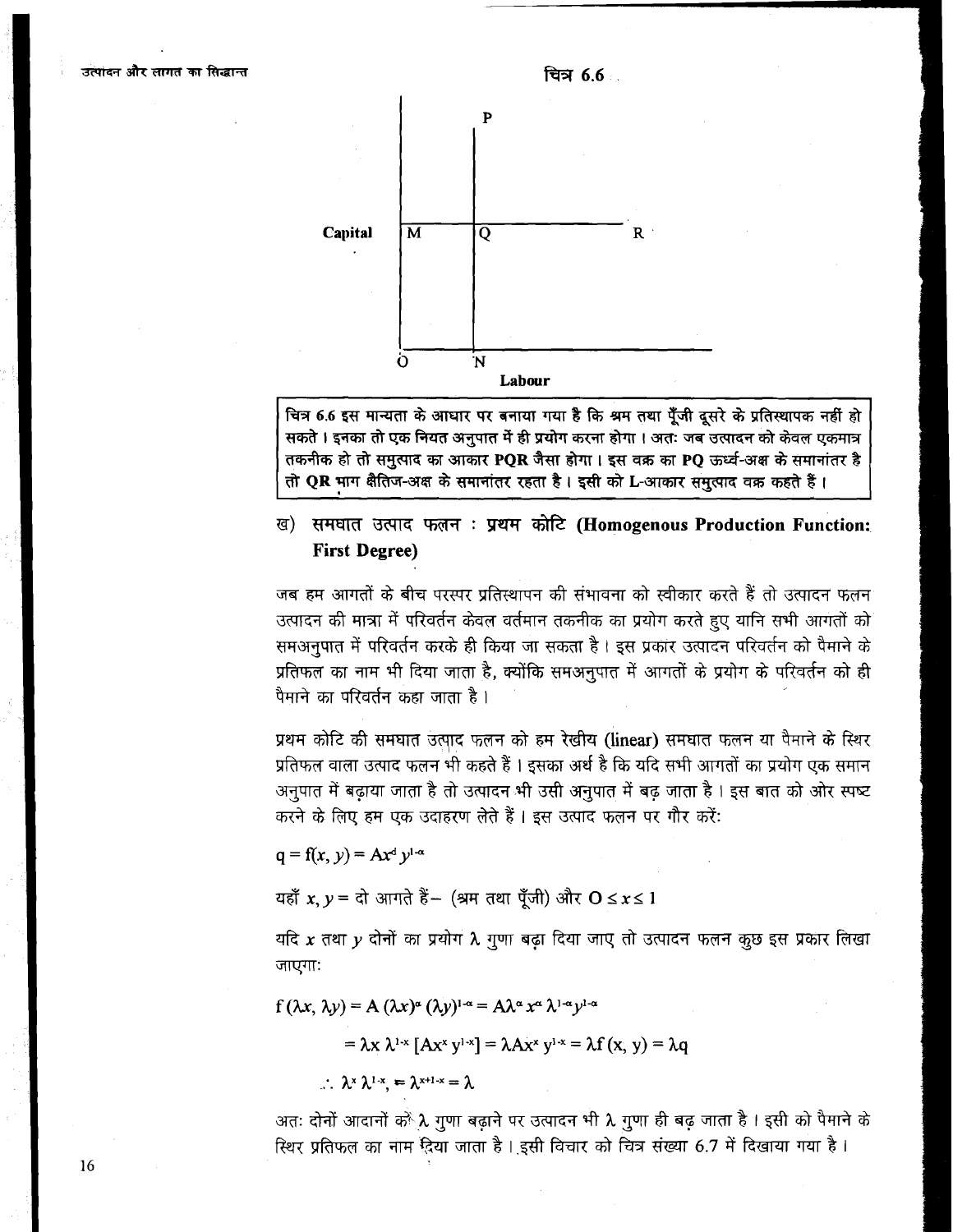



चित्र 6.7 में बनाई गई सम-उत्पाद वक्र एक-दूसरे के समानांतर है। दोनों आदानों की अधिक मात्रा को दिखाने वाला उच्च वक्र उत्पादन के भी ऊँचे स्तर को दिखाता है । अक्षकेंद्र से गुजरने वाली सरल रेखा OA सम-उत्पाद वक्रों को क्रमश: B, B' तथा B" बिंदुओं पर काटती है। इसे उत्पादन की पैमाना रेखा (scale line) या प्रसार पथ (expansion path) का नाम दिया जाता है।

समानांतर सम-उत्पाद वक्र यह दिखाते हैं कि अधिक उत्पादन के लिए श्रम और पूँजी की अधिक मात्राओं का प्रयोग करना पड़ता है। प्रसार-पथ पर उच्च स्तर का बिंदू उत्पादन के ऊँचे स्तर को दिखाता है क्योंकि वह एक ऊँचे सम-उत्पाद वक्र से जुड़ा रहता है। यही नहीं, प्रसार पथ पर सभी सम-उत्पाद वक्रों का ढाल भी समान होता है । इसका अर्थ है कि B, B' आदि बिंदुओं पर श्रम और पूँजी के बीच सीमांत प्रतिस्थापन दर समान रहती है। ये सम-उत्पाद वक्र संभाव वक्रों की भाँति ही समानांतर उत्तल वक्रों का एक समूह हैं। आगतों का एक अनुपात में बढ़ाने से उत्पादन भी उसी अनुपात में बढ़ जाता है तथा प्रसार-पथ एक निश्चित ढाल वाली सरल रेखा होता है। जब चित्र 6.7 की तरह एक रेखीय समघात फलन का प्रयोग होता है तो उत्पादन और आगतों के एक ही अनुपात में परिवर्तन का अर्थ होता है: OB = BB' = B'B" । यदि प्रयास-पथ सरल रेखीय हो तो उत्पादन आदानों से अधिक या कम अनुपात में भी परिवर्तित हो सकता है। ऐसी स्थिति में उत्पाद फलन समघातिक तो रहती है पर रेखीय नहीं रहती।

#### $\Pi$ विषमघाती उत्पाद फलन अैर प्रसार-पथ (Non-Homogeneous Production Function and Scal Line)

विषमघाती उत्पाद फलन में उत्पादन की वृद्धि, किसी तकनीक विशेष का प्रयोग करते हुए, आगतों के सम अनुपात में नहीं होती। चित्र 6.8 में OA ऊपर की तरफ उठती हुई वक्र है तथा उत्पादन के साथ-साथ इसका ढलान में बढ़ जाता है। इसका अर्थ है कि उत्पादन तकनीक में उत्पादन के साथ-साथ पुँजी सघनता में भी वृद्धि होती है।

दूसरे शब्दों में पूँजी और श्रम का अनुपात बढ़ जाता है। हम इसके बिल्कुल विपरीत स्थिति दर्शाने वाले प्रसार-पथ का चित्र भी बना सकते हैं जिसमें पूँजी सघनता में उत्पादन के स्तर के साथ-साथ गिरावट आती है।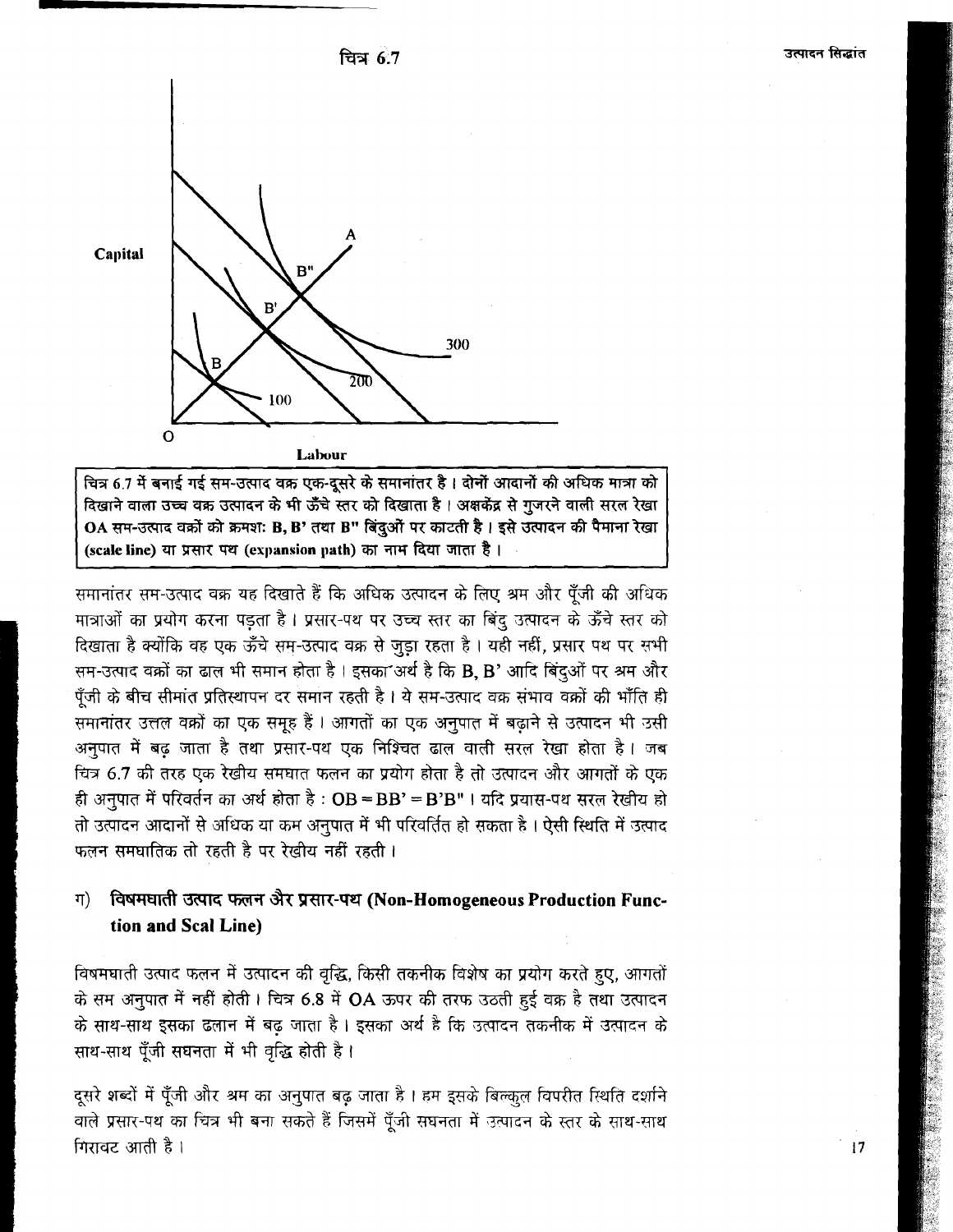

चित्र 6.8 दिखाता है कि प्रसार-पथ OA के बिंदुओं B, B' तथा B'' सम उत्पाद वक्रों के ढाल एक समान<br>नहीं हैं । जैसे-जैसे उत्पादन बढ़ता है, उत्पादन तकनीक अधिक पूँजी सघन हो जाती है ।

## बोध प्रश्न 1

|  |  | .) इन वाक्यांशों में से सत्य (T) अथवा असत्य (F) बताएँ । |  |  |  |  |  |  |  |  |  |
|--|--|---------------------------------------------------------|--|--|--|--|--|--|--|--|--|
|--|--|---------------------------------------------------------|--|--|--|--|--|--|--|--|--|

|    | i) | हासमान सीमांत उत्पादन का नियम हमें यह बताता है कि यदि अन्य आदानों को प्रयोग                             |           |
|----|----|---------------------------------------------------------------------------------------------------------|-----------|
|    |    | सिर रखते हुए केवल एक आदान के अधिक प्रयोग से उत्पादन कम हो जाता है ।                                     |           |
|    |    |                                                                                                         |           |
|    |    | ii) परिवर्तनशील अनुपातों के अंतर्गत उत्पादन में सभी आगतों के अनुपात बदलते<br>रहते हैं ।                 | $\bigcup$ |
|    |    | iii) जैसे-जैसे पूँजी की मात्रा कम होती है और श्रम की मात्रा बढ़ती पूँजी के बदले                         |           |
|    |    | श्रम की सीमांत प्रतिस्थापन दर बढ़ती चली जाती है।                                                        | $(\quad)$ |
|    |    | iv) एक आदान की एक अतिरिक्त इकाई के प्रयोग से उत्पादन में एक इकाई की                                     |           |
|    |    | वृद्धि सीमांत उत्पादन कहलाती है ।                                                                       |           |
|    |    | v) समधात उत्पादन फलन में आगतों को एक अनुपात में बढ़ाने से उत्पादन भी                                    |           |
|    |    | उसी अनुपात में बढ़ जाता है ।                                                                            |           |
| 2) |    | उत्पादन के तीन चरणों की व्याख्या करें । यह भी समझाएँ कि हासमान प्रतिफलों का नियम<br>क्यों लागू होता है। |           |
|    |    |                                                                                                         |           |
|    |    |                                                                                                         |           |
|    |    |                                                                                                         |           |
|    |    |                                                                                                         |           |
|    |    |                                                                                                         |           |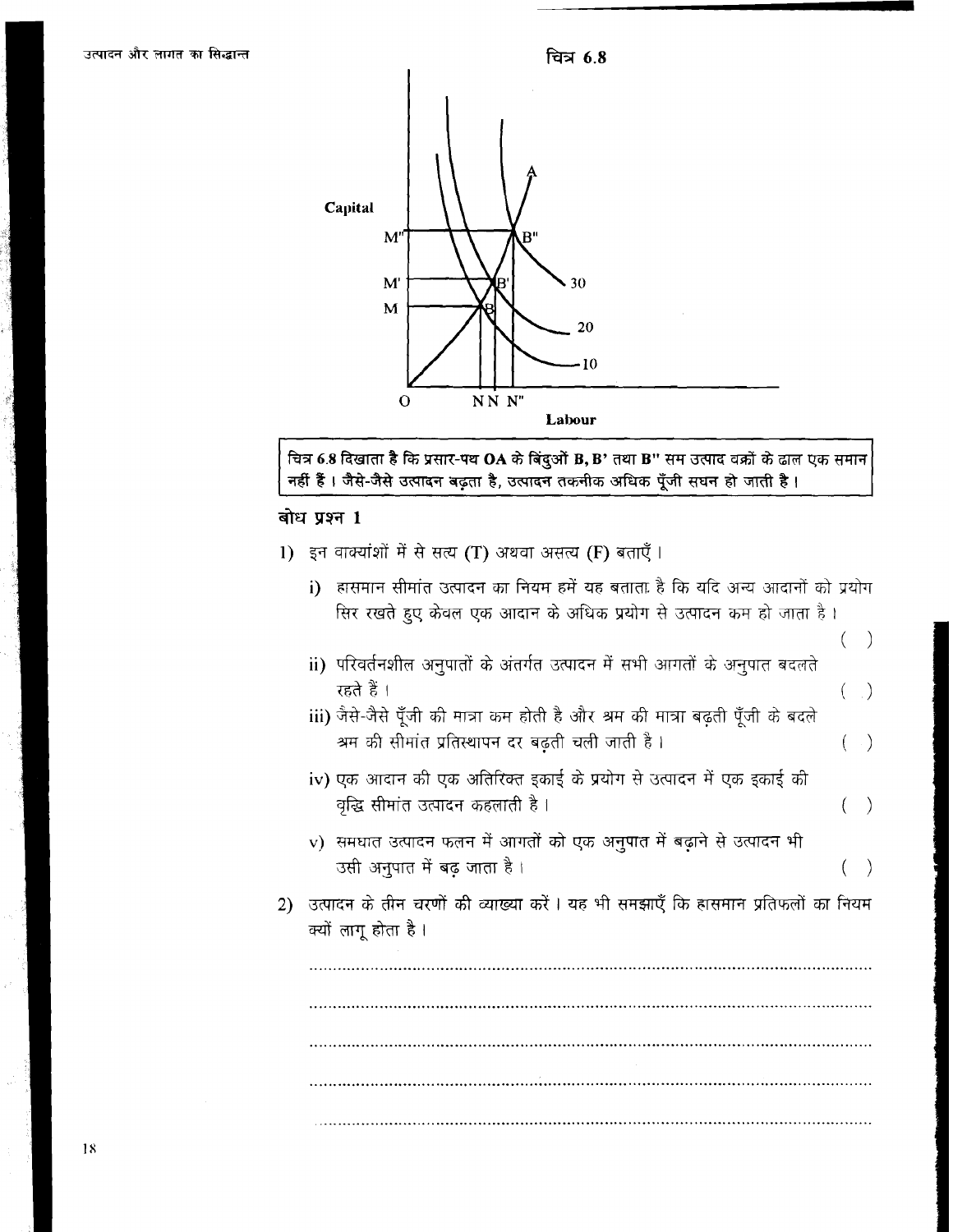#### आगतों की कीमतें तथा सम-लागत रेखा 63

अभी तक हमने ऐसी प्रौद्योगिकी के बारे में बात की है जिसमें एक वस्तु का उत्पादन करने में विभिन्न उत्पादन विधियों (यानि आगतों के विभिन्न जोडों) अपना सकते हैं । लेकिन इनमें इनमें से हम किस विधि का चनाव करेंगे यह आगतों की कीमतों पर निर्भर करेगा । फर्म उस विधि का चनाव करेगी जिससे अधिकतम उत्पादन हो और न्यूनतम लागत हो।

कुल निवेश व्यय तथा आगतों की कीमतों के आधार पर हम एक श्रम लागत रेखा बना सकते हैं । यह लागत रेखा जिस ऊँचे से ऊँचे सम-उत्पाद वक्र को स्पर्श करेगी, उसी उत्पादन विधि (यानि आगतों के उसी सम्मिश्रण) को चना जाएगा।

### 6.3.1 सम-लागत रेखा

मान लीजिए कि पूँजी की कीमत r तथा श्रम की कीमत w प्रति इकाई है । तो फर्म का कुल व्यय होगा: rK+wL स्वभाविक है कि श्रम तथा पूँजी के बीच विनिमय दर होगी w/r । जैसे हमने उपभोक्ता के सतुलन के संदर्भ में देखा था, यदि उत्पादक अपनी सारी बजट राशि पूँजी पर खर्च करके तो उसे OW इकाइयाँ पूँजी प्राप्त हो सकती हैं। इसी प्रकार सारी राशि केवल श्रम पर खर्च कर वह OT श्रमिकों की सेवाएँ प्राप्त कर सकता है। अतः रेखा WT पूँजी एवं श्रम के उन संयोजनों (जोड़ों) को दर्शाती है जिनका कि वह उत्पादक प्रयोग कर सकता है। इनमें से प्रत्येक संयोजन की लागत उत्पादक को बजट के समान है। अतः इस रेखा को हम सम लागत रेखा कह मकते हैं। चित्र 6.9 इसी बात को दर्शाता है।



चित्र 6.9 दिखाता है कि उत्पादक सारी बजट राशि खर्च कर OW पूँजी अथवा OT श्रम प्राप्त कर सकता है। वह चाहे तो WT रेखा द्वारा दिखाए गए किसी भी संयोजन में श्रम और पूँजी का प्रयोग कर सकता है। वस्तुतः वह R बिंदु पर कार्य करेगा, क्योंकि 200 इकाई उत्पादन वाली सम-उत्पाद वक्र WT रेखा को इस बिंदु पर स्पर्शी है।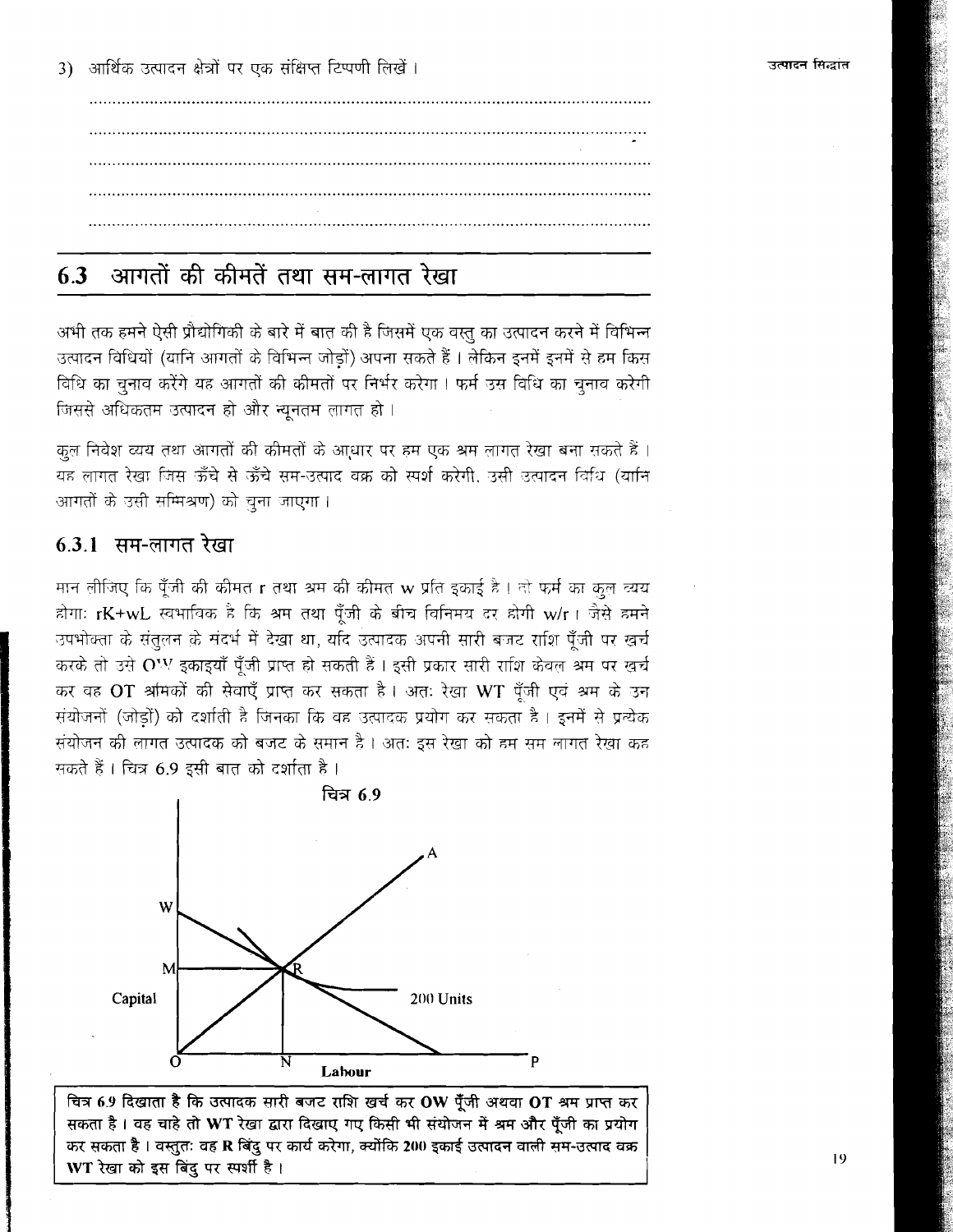स्पर्श बिंदु R पर ही उत्पादन विधि चुनी जाएगी क्योंकि इस बिन्दु पर ही सम लागत रेखा सम-उत्पाद वक्र के स्पर्शी है। उत्पादक 200 इकाई बनाने के लिए OM मात्रा में पूँजी तथा ON मात्रा में श्रम का प्रयोग करेगा। R बिंदु पर सम लागत वक्र का ढाल (w/r) तथा सम-उत्पाद वक्र के ढाल के समान हैं। अतः इस बिन्दु पर आगत-कीमत अनुपात, सीमांत तकनीकी प्रतिस्थापन दर तथा श्रम और पूँजी की सीमांत उत्पादिताओं का अनुपात सब एक समान है। उपभोक्ता संतुलन में भी ऐसा ही था ।

## 6.3.2 पैमाने के प्रतिफल: रेखाचित्र द्वारा स्पष्टीकरण

यह बात तो हमने पहले ही जान ली है कि पैमाने के प्रतिफल सदा स्थिर नहीं करते । आइए अब हम चित्र में स्थिर, हासमान तथा वृद्धिमान प्रतिफलों को दर्शाने का प्रयास करें । इसके लिए हमें चित्र •6.10 जैसे रेखाचित्र की आवश्यकता रहती है ।



चित्र 6.10 में पैमाने के प्रतिफलों के तीनों स्वरूप दिखाए गए हैं। पहले स्थिर फिर हासमान और अंततः वृद्धिमान प्रतिफल ।

यदि हम अक्ष केंद्र से एक तिरछी रेखा खींचें तो, वह सभी सम-उत्पाद वक्रों को चीरती जाती है। इस रेखा OA को हम 'प्रसार-पथ' का नाम देते हैं। मान लेते हैं कि पहला समुत्पाद वक्र 100, दूसरा 200..... छठा 600 इकाई उत्पादन दर्शा रहा है। इन वक्रों के OA रेखा से प्रतिच्छेदन बिंदुओं से हमें बहुत महत्त्वपूर्ण जानकारी मिलती है। यदि तीन वक्रों के प्रतिच्छेदन बिन्दु इस रेखा पर समान अन्तराल बनाते हैं तो हम कह सकते हैं कि इन तीनों सम-उत्पाद वक्रों तक पैमाने के प्रतिफल स्थिर होंगे। यदि उत्तरोत्तर अन्तर कम हो रहे हों, तो यह वृद्धिमान प्रतिफल का परिचायक होगा। इसके विपरीत अन्तराल की वृद्धि का अर्थ होगा हासमान प्रतिफल।

हमारे चित्र 6.10 को ही लें। इसमें 6 सम-उत्पाद वक्र दिखाए गए हैं। पहला 100 इकाई तथा दूसरा 600 इकाई उत्पादन दिखा रहा है। I तथा I, का अन्तर I, और I, के अन्तर के समान है। अतः इन तीनों वक्रों के बीच पैमाने के प्रतिफल स्थिर रहे हैं। श्रम का प्रयोग OB से OC तथा फिर OD हुआ है। पर BC=CD। ऐसी ही प्रवृत्ति ऊर्ध्व अक्ष पर भी दिखाई दे रही है। अतः साधनों के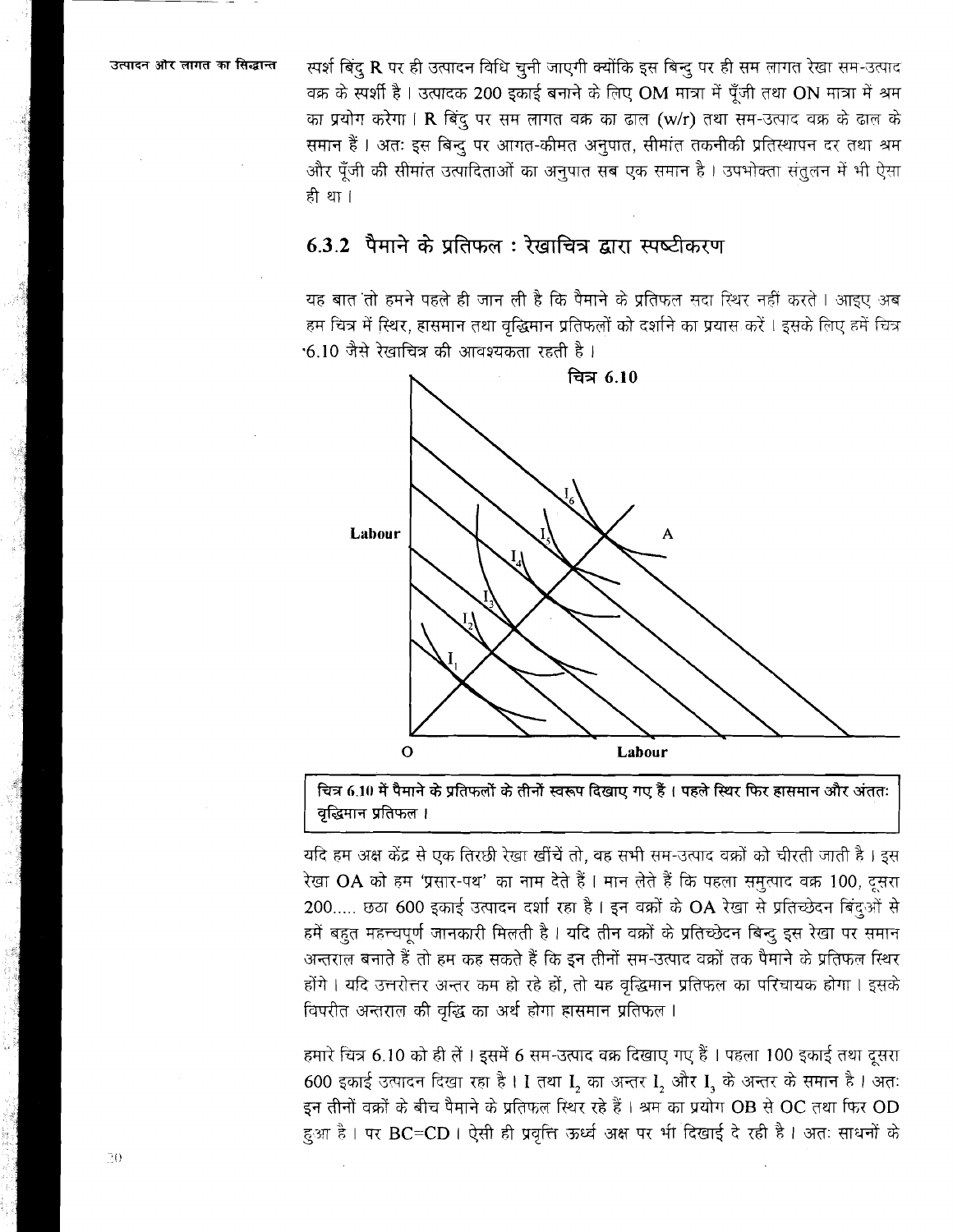प्रयोग की वृद्धि के अनुरूप ही उत्पादन वृद्धि हुई हैं। किन्तु I, तथा I, तो उत्तरोत्तर अधिक दूर हट रहे हैं। इसका अर्थ है कि दोनों ही साधनों के परिणामों में ज्यादा और ज्यादा वृद्धि हो। रही है किन्तु उत्पादन का परिवर्तन वही 100 इकाई ही हो रहा है। दूसरे शब्दों में, उत्पादन वृद्धि साधन प्रयोग की वद्धि की अपेक्षा पिछड़ रही है। यही पैमाने के हासमान प्रतिफल का परिचायक है। हमारा समूत्पाद वक्र I तो I के काफी निकट आ गया है- अर्थात् I और I का अन्तर I तथा I के अन्तर से काफी कम है । पर इस बार भी उत्पादन में वृद्धि पहले जितनी ही हो रही है । इसका अर्थ होगा कि साधनों के प्रयोग में वृद्धि की तुलना में उत्पादन वृद्धि तीव्र हो गई है– अर्थात् पैमाने के प्रतिफल वृद्धिमान है।

### बोध प्रश्न 2

1) एक वाक्य में सम-उत्पाद वक्र की परिभाषा दें । सम-उत्पाद वक्र के चित्र में दोनों अक्षों पर आप क्या दिखाएँगे ? and the contract of the contract of the contract of the contract of the contract of the contract of the contract of and the control of the control of the control of the control of the control of the control of the control of th 2) किसी आदान संयोजन में पूँजी की सीमांत उत्पादिता 6 है तथा सीमांत तकनीकी प्रतिस्थापन दर 2 इकाई पूँजी प्रति इकाई श्रम है। श्रम की सीमांत उत्पादिता का आकलन करें। 3) पूँजी की कीमत 60 रुपये तथा श्रम की कीमत 50 रुपये प्रति इकाई है। 2000 रुपये के बजट के लिए सम-लागत रेखा का समीकरण लिखें और इस सम-लागत वक्र का ढाल ज्ञात करें। 

उत्पादन <sub>सिल</sub>्त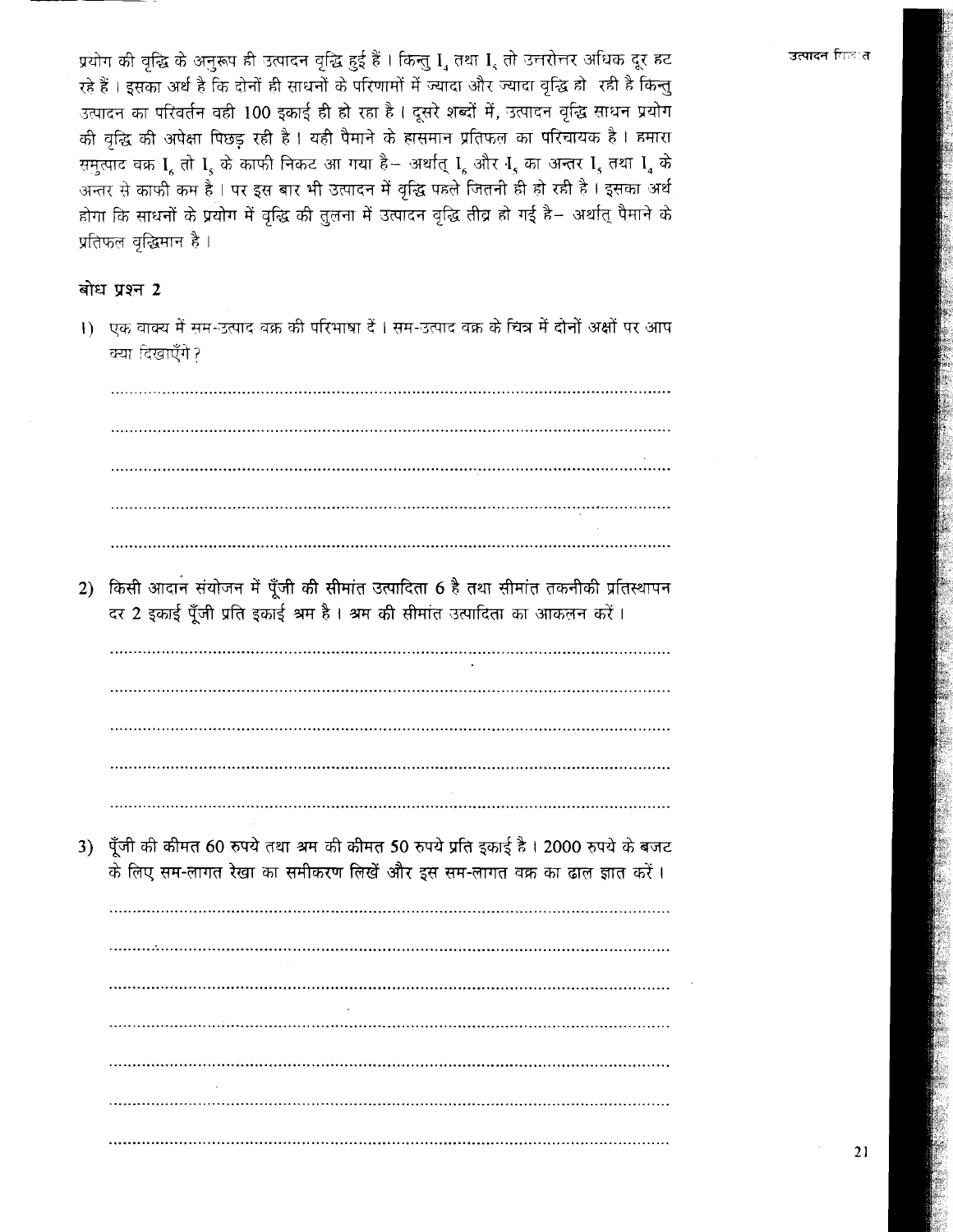#### 6.4 सारांश

इस इकाई में उत्पादन फलन की व्याख्या की गई है । वह फलन आदानों तथा उत्पादन के स्तरों के बीच तकनीकी संबंध होता है । सम-उत्पाद वक्र का विचार इस तथ्य पर बल देता है कि श्रम तथा पूँजी जैसे आदानों का एक-दूसरे के स्थान पर प्रयोग किया जा सकता है तथा इसमें उत्पादन का स्तर भी पूर्ववत बनाए रखना संभव होता है। सम-उत्पाद वक्र दाहिनी और ढलवाँ होती हैं तथा यह अक्ष केंद्र की ओर उन्नोत्तर रहती हैं क्योंकि यद्यपि हम एक आदान का दूसरे के स्थान पर प्रयोग कर सकते हैं पर यह परस्पर सर्वांगपूर्ण प्रतिस्थापक नहीं होते । इस वक्र के निर्माण की आधार स्वरूप मान्यता है कि श्रम पूँजी अनुपात बढ़ने से श्रम की पूँजी के लिए सीमांत तकनीकी प्रतिस्थापन दर कम हो जाती है। इसी समुत्पाद वक्र के माध्यम से हमने समघात, रेखीय समघात तथा विषयघात उत्पादन फलनों की भी व्याख्या की है। उत्पादन फलन का विश्लेषण प्रसार पथ की रचना तथा विभिन्न प्रकार के पैमाने के प्रतिफलों की मौजदगी में पैमाना रेखा की व्याख्या करने में भी सहायक होता है । यदि आदान कीमतें स्थिर रहें व उत्पादक का बजट बढ़ जाए तो समघात उत्पाद फलन की अवस्था में उत्पादन की तकनीक (अर्थात् श्रम-पूँजी अनुपात) में कोई बदलाव आए बिना ही उत्पादन का पैमाना भी बढ़ जाता है।

| 6.5 शब्दावली             |                                                                                                                                                                                                     |
|--------------------------|-----------------------------------------------------------------------------------------------------------------------------------------------------------------------------------------------------|
| स्थिर पैमाने के प्रतिफल  | वह उत्पादन अवस्था जब किसी निश्चित अनुपात में<br>आदानों का प्रयोग बढ़ाया जाए तो उत्पादन भी उसी<br>अनुपात में बढ़ जाता है।                                                                            |
| समघात उत्पादन फलन        | यदि किसी उत्पाद फलीन के सम उत्पाद वक्रों का<br>अक्ष केंद्र से खींची गई सरल रेखा के बिंदुओं पर<br>ढाल समान रहे तो उस फलन को समघात फलन<br>कहा जाता है ।                                               |
| हासमान पैमाने के प्रतिफल | इस अवस्था में उत्पादन वृद्धि-दर आदान वृद्धि दर से<br>कम के रहती है ।                                                                                                                                |
| प्रसार-पथ                | साधन कीमतें स्थिर रहते हुए उत्पादन बजट बढ़ने<br>पर न्यूनतम लागत पर अधिकतम उत्पादन बिंदुओं<br>के पथ को ही प्रसार-पथ कहा जाता है ।                                                                    |
| वृद्धिमान पैमाना प्रतिफल | इस स्थिति में वृद्धि आदान वृद्धि के अनुपात से<br>अधिक रहती है।                                                                                                                                      |
| समलागत वक्र ∕रेखा        | वर्तमान कीमतों तथा निश्चित उत्पादन बजट की<br>स्थिति में एक फर्म जिन संयोजनों में दोनों संसाधनों<br>की सेवाएँ प्राप्त कर सकती है उन्हीं के समूह को<br>दिखाने वाली सरल रेखा समलागत रेखा कहलाती<br>≥ੇ। |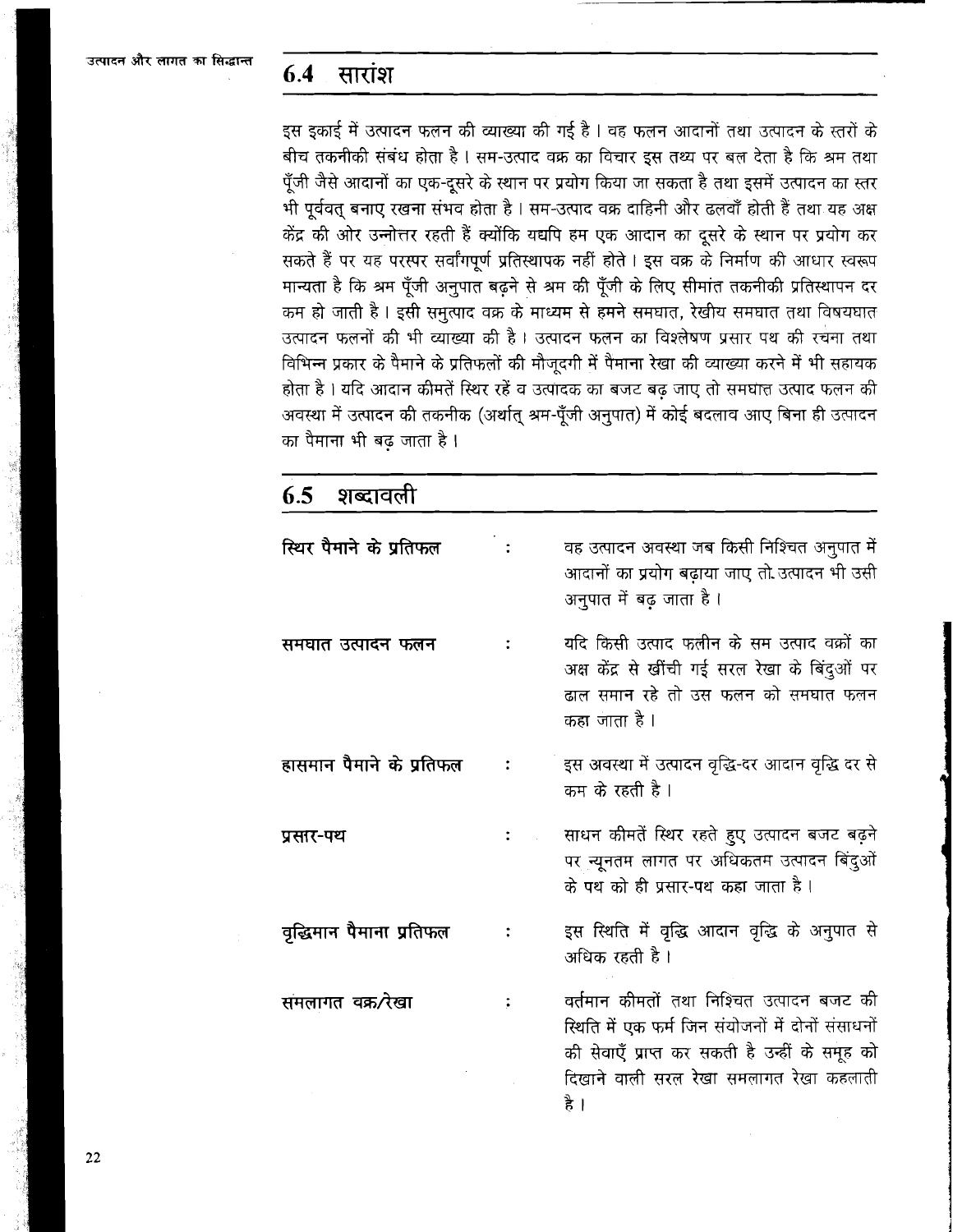| सम-उत्पाद वक्र       | किसी वस्तु का निश्चित मात्रा में उत्पादन करने के<br>लिए फर्म जिन संयोजनों में दो आदानों का प्रयोग<br>कर सकती है उन्हीं के समूह को दिखाने वाला वक्र<br>सम-उत्पाद वक्र कहलाता है । |
|----------------------|----------------------------------------------------------------------------------------------------------------------------------------------------------------------------------|
| दीर्घकाल             | वह अवधि जिसमें फर्म की संयंत्र क्षमता तक सभी<br>आदानों में परिवर्तन संभव हो, दीर्घकाल कहा जाता<br>है ।                                                                           |
| सीमांत लागत          | अतिरिक्त इकाई के उत्पादन पर आई लागत ।                                                                                                                                            |
| सीमांत आगम           | एक अतिरिक्त इकाई के विक्रय से मिली आगम ।                                                                                                                                         |
| विषम-घात उत्पादन फलन | यदि किसी फलन के सम-उत्पाद वक्रों के अक्ष केंद्र से<br>खींची गई सरल रेखा पर ढाल समान न हो तो उसे<br>विषम घात उत्पाद फलन कहा जाता है ।                                             |
| उत्पादन फलन          | आदानों तथा उत्पादन के स्तर के बीच तकनकी<br>संबंध की उत्पादन फलन कहते हैं ।                                                                                                       |
| अल्पकाल              | आदानों तथा उत्पादन के स्तर के बीच तकनीकी<br>संबंध को उत्पादन फलन कहते हैं।                                                                                                       |
| अल्पकाल              | वह उत्पादन अवधि जिसमें कम से कम एक आदान<br>की मात्रा स्थिर रह (सामान्यतः संयंत्र या भवन आदि)।                                                                                    |

# 6.6 कुछ उपयोगी पुस्तकें

कोत्सोयान्निस ए., 1979, *मॉडर्न माइक्रो इक्नामिक्स*, मैक्मिलन, न्यूयार्क, अध्याय, 3, 4 एवं 5, पृष्ठ 67 से 163

साल्वाटोर डी., 1983, *माइक्रो इक्नोमिक्स थ्यौरी*, शॉम आउट लाइन सिरीज़ अध्याय 7, 8 एवं 10 पृष्ठ, 124-174 तथा 196-220।

सैम्युलसन पॉल ए. तथा नोर्धो, डब्ल्यु.डी., 1985, *इक्नॉमिक्स*, मक्ग्राहिल, अध्याय 21 एवं 22, पुठ 461-5011

लिप्से रिचर्ड जी., 1979*, एन इन्ट्रोडक्शन टू पॉजिटिव इक्नॉमिक्स,* इंगलिश लैंग्वेज बुक सोसाइटी, अध्याय 16, 17, 18 एवं 19, पुठ 201-259।

#### बोध प्रश्नों के उत्तर अथवा दिशा-संकेत 6.7

बोध प्रश्न 1

1) i)  $T$  $\mathbf{ii) } \mathbf{F}$  $iii) F$  $iv) F$  $v)$  T